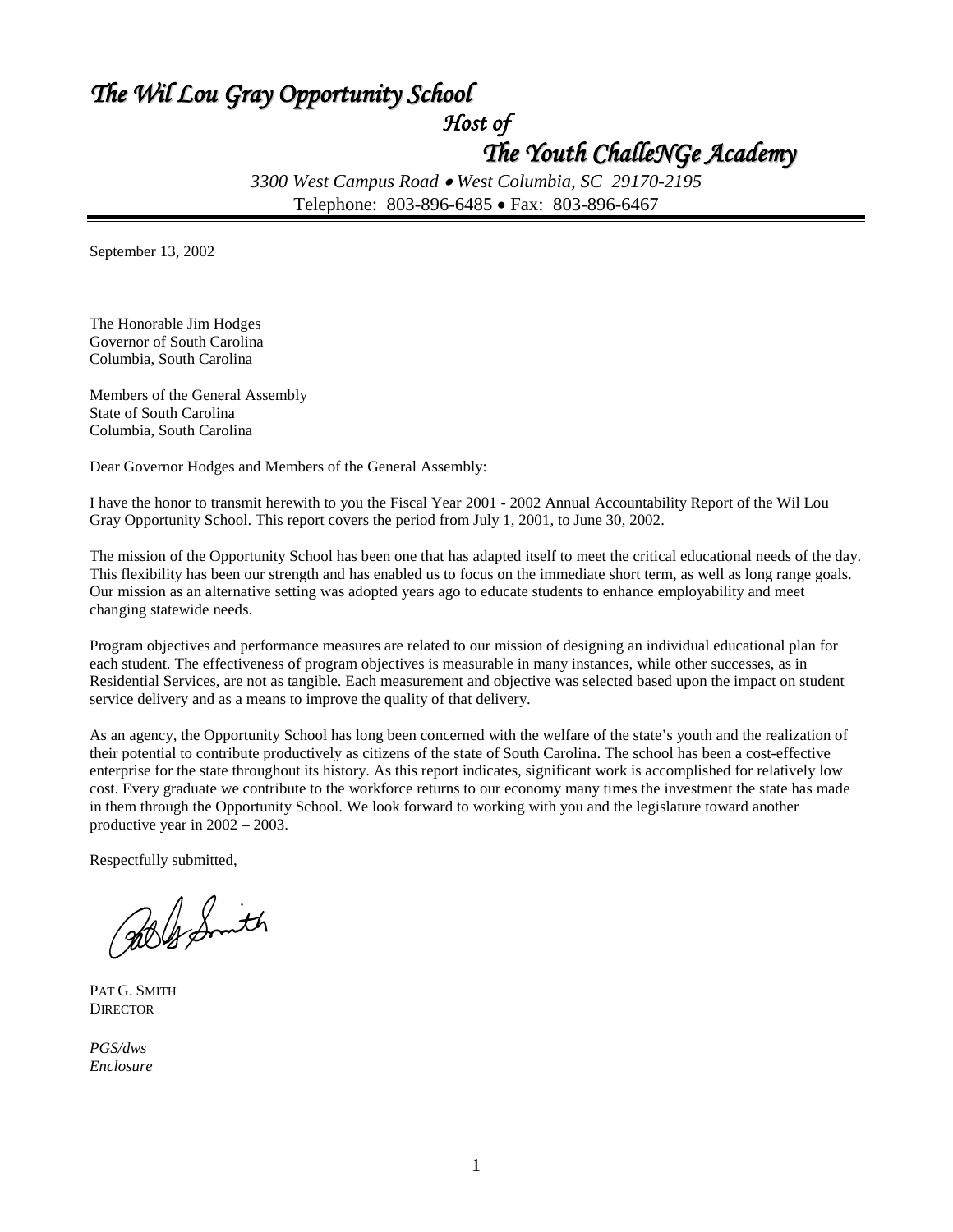## **ANNUAL ACCOUNTABILITY REPORT**

## *FISCAL YEAR 2001 – 2002*

"WHY STOP LEARNING?"

WIL LOU GRAY OPPORTUNITY SCHOOL WEST CAMPUS ROAD WEST COLUMBIA, SC 29170

PAT G. SMITH, DIRECTOR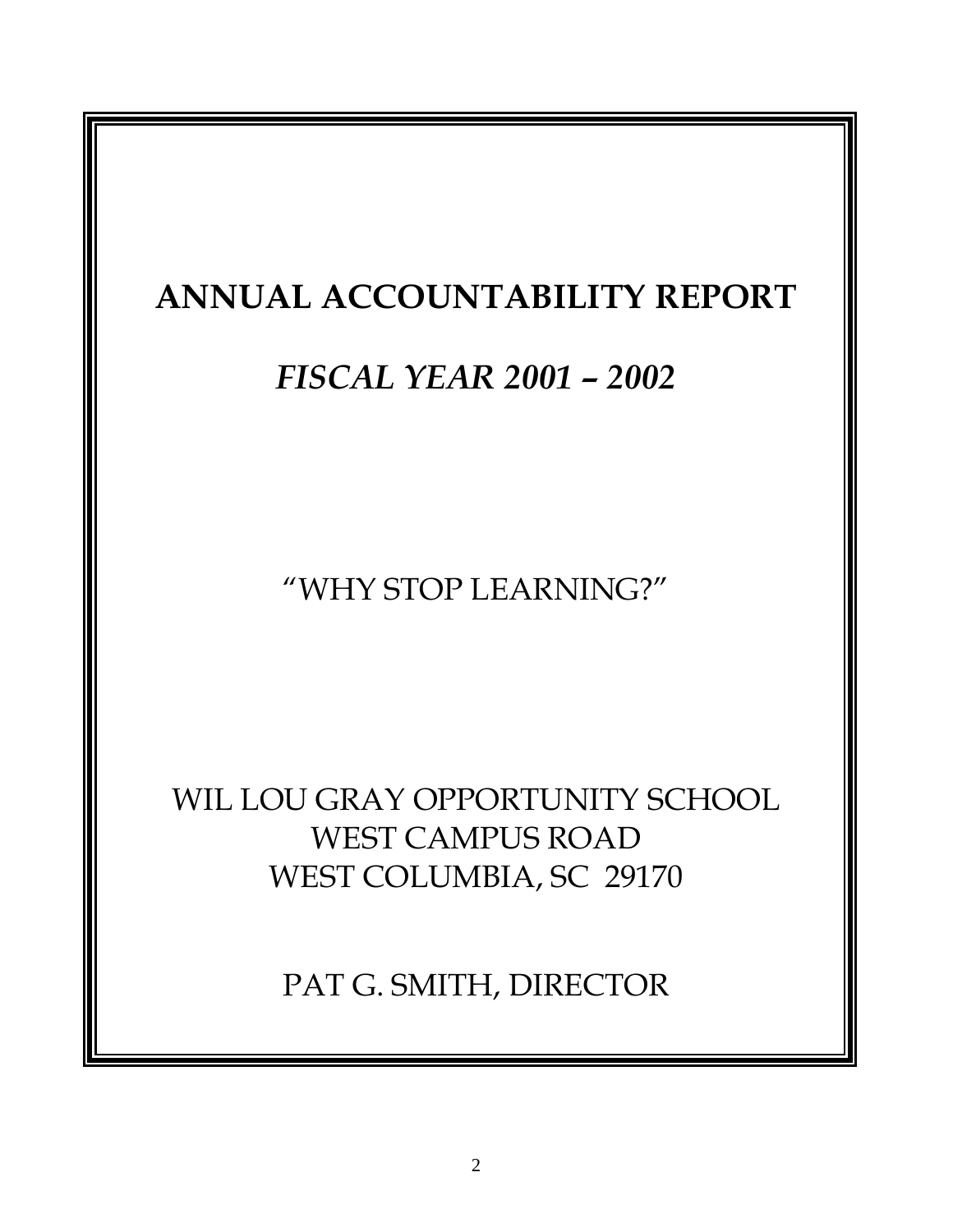#### **Executive Summary**

For approximately eighty years since it's founding in 1921 by the late Dr. Wil Lou Gray, the Wil Lou Gray Opportunity School has served the people of South Carolina. The agency has educated and provided vocational and life skills training to thousands of citizens of our State. Throughout that time the agency adapted its mission to meet the critical needs of the students it serves. In the early years, Dr. Gray identified the large population of farm women who missed their chance for an education when they were needed to work on farms. Later, veterans of the Second World War and the Korean War were served. In the sixties and seventies the school met the needs of many physically handicapped people. All of these efforts, though focused on different populations, had a common theme and mission - providing educational services for those who were not fully served, at the time, by the public school system.

During those years, the Opportunity School successfully answered the challenge of providing alternative academic, vocational and residential services, with a focus on "atrisk" students. The traditional priority of the Opportunity School has been to provide a high school education supplemented with vocational training in order to prepare students for employment. Our philosophy has focused on assisting those students who, for various reasons, could not benefit from the regular educational system. That philosophy as applied by Dr. Gray when she founded the School translated to a mission of meeting the needs of the large population of adult South Carolinians who had not completed high school. Today that same philosophy guides our work with young people who are not successful in the regular school system.

As our focus has followed the constant change in South Carolina's educational needs, the Wil Lou Gray Opportunity School and the South Carolina National Guard have collaborated to inaugurate the South Carolina Youth Challenge Academy. Our collaborative effort is the only Youth Challenge Academy among twenty-seven states operating outside of a military facility.

Beginning with school year 1998-1999, an exciting new partnership with the National Guard enabled South Carolina to offer "at-risk" students an innovative program of structure and academic training. The Opportunity School continues to offer traditional academic and vocational training, social and life skills improvement, and employability enhancement. The Youth Challenge Academy also offers participants a structured lifestyle with an emphasis on becoming self-reliant through a disciplined, military-style environment. The Challenge Academy is premised upon leadership, teamwork and selfdiscipline as taught and modeled within a quasi-military framework.

Following graduation, a very important component of the Academy is a year-long mentorship that requires the cadet to be paired with a community leader in his/her own community. Several goals accomplished by the mentoring phase are career guidance,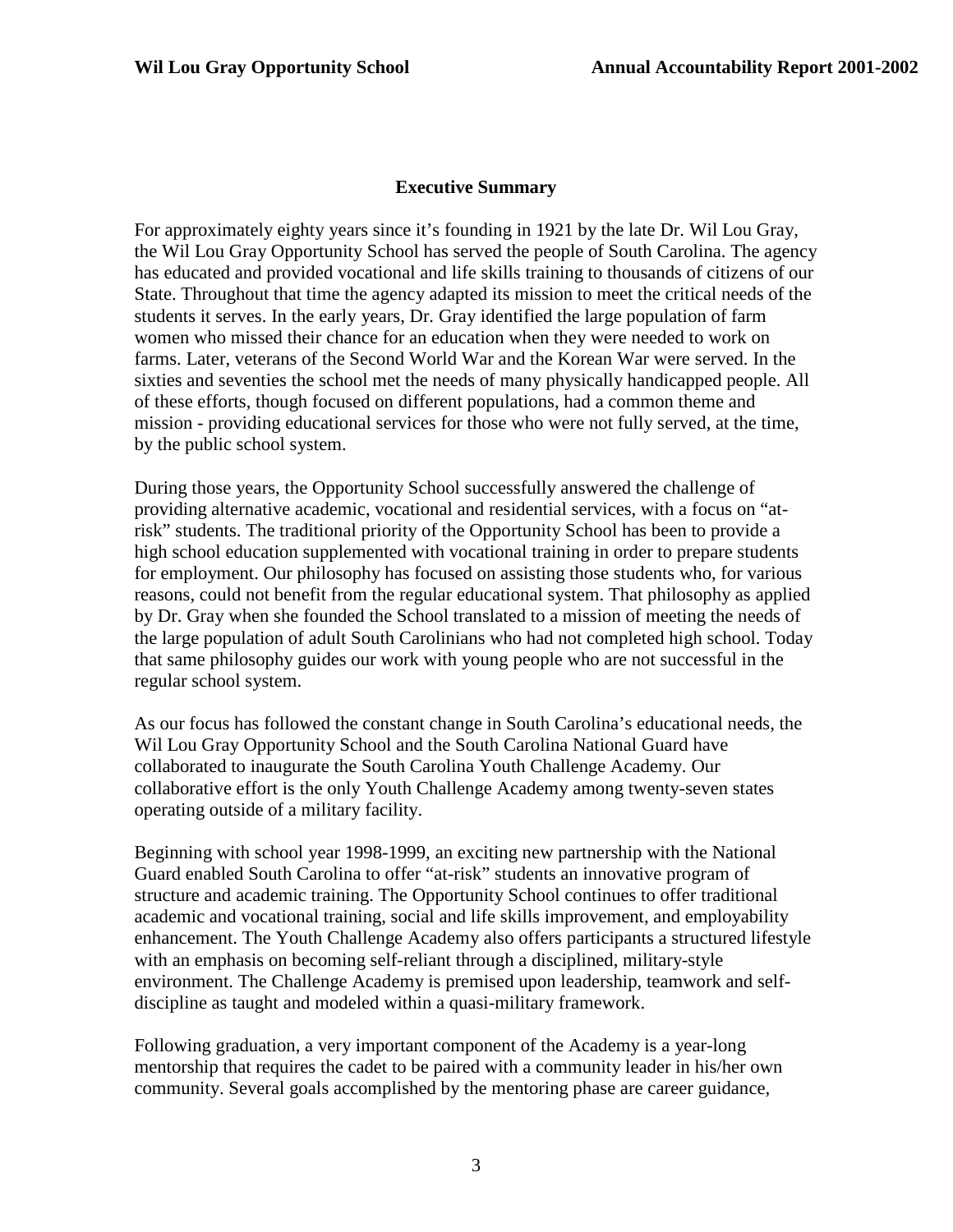#### **Executive Summary (continued)**

reinforcement of Academy values, and regular tracking of the cadet's progress; whether that progress is continuing education or employment.

While the delivery method of the Wil Lou Gray Opportunity School has been reshaped, our theme of motivating the "at-risk" student into a productive, employable young adult remains unchanged. As our theme and delivery method to address the needs of South Carolina's dropouts has been reshaped, the cost to serve our current enrollment and the demand to serve more has increased. To reach our target population requires greater funding and effort to be successful. Our budget request this year, while typically conservative and based on need, strengthens our potential to reach a difficult population of under-educated South Carolinians.

#### **Mission Statement**

The Wil Lou Gray Opportunity School exists to serve those citizens of South Carolina between sixteen and eighteen years of age who are most at-risk of:

- 1. Being retained in their grade in school.
- 2. Dropping out of school and not completing their education.
- 3. Not making the transition from public schools to the work force.
- 4. Being truant from school, or whose home, school or community environment impedes rather than enhances the chance that they will stay in school and become prepared for employment.

The school provides services to these youth in a structured residential, quasi-military environment to prepare and assist them to achieve independence and employability as soon as possible.

In seeking to fulfill its mission, realizing the multiple service needs of these youths, the school provides the following types of services:

- 1. Compensatory Education
- 2. Pre-Vocational Training
- 3. Pre-Employment Training
- 4. Career Guidance and Job Placement
- 5. Counseling
- 6. Health Care
- 7. Life Skills
- 8. Self-Discipline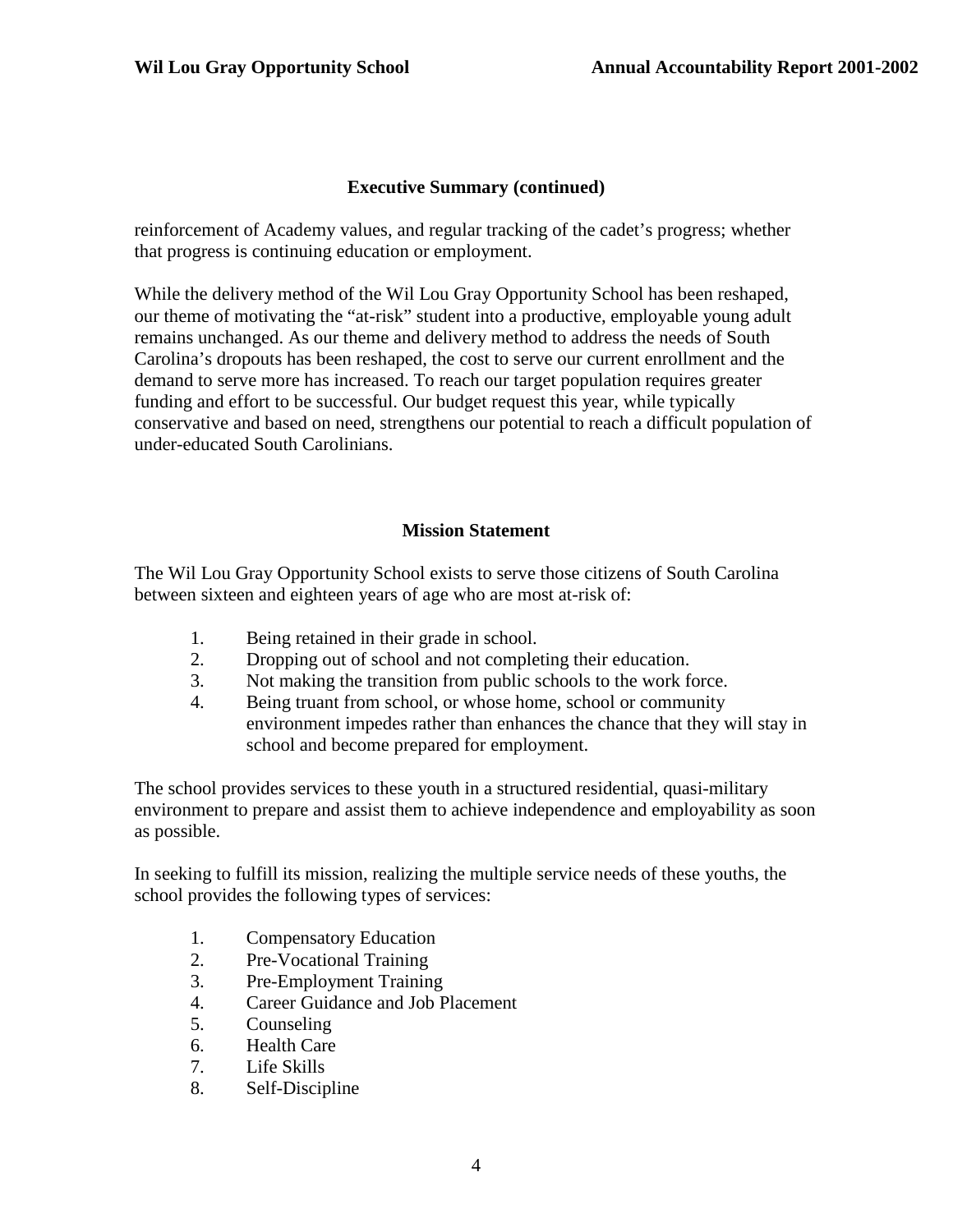#### **Enabling Statute**

Section 59-51-10. Wil Lou Gray established; location. [SC ST SEC 59-51-10]

The Wil Lou Gray Opportunity School is established and must be located in Lexington County on the property formerly occupied by the Army Air Force and known as the Columbia Air Base, which property the State received by quitclaim deed in September 1947 for the joint use of the Opportunity School and the South Carolina Trade School.

Section 59-51-20. Services provided by School; duties. [SC ST SEC 59-51-20]

#### Annotations

The school shall:

- (1) serve as an alternative school cooperating with other agencies and organizations;
- (2) provide training for persons interested in continuing their elementary or high school education or in taking refresher courses preparatory to college, with emphasis on personal development, vocational efficiency, and effective citizenship;
- (3) disseminate information concerning practices that have proven to be effective in working with its students; and
- (4) cooperate with the vocational rehabilitation department in providing personal and social adjustment and prevocational and vocational courses for persons with disabilities.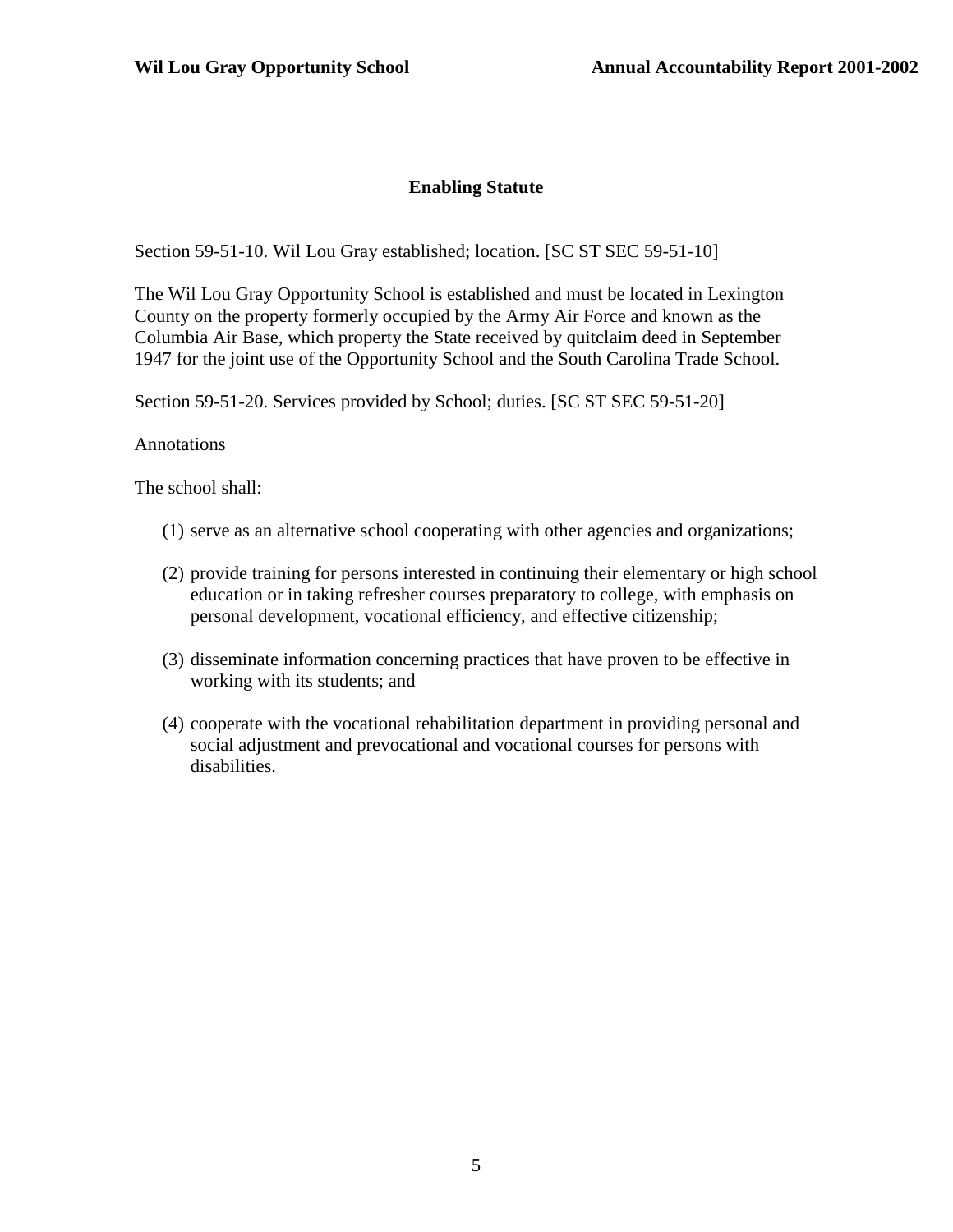#### **BUDGET REQUEST FOR 2003 – 2004**

| <b>Priority I:</b>  | <b>Utility Support – Recurring Cost</b>                           | \$250,000    |          |
|---------------------|-------------------------------------------------------------------|--------------|----------|
|                     | Covers cost of all utilities (Water/Sewer, Trash, Electric, Gas): |              |          |
|                     | Water and Sewer                                                   | \$53,900.00  |          |
|                     | Trash (Container Corp. and Landfill)                              | 12,500.00    |          |
|                     | $SCE&G-Gas$                                                       | 90,600.00    |          |
|                     | $SCE&G$ – Electric                                                | 93,000.00    |          |
|                     | Total                                                             | \$250,000.00 |          |
| <b>Priority II:</b> | <b>Classroom Technology Support – Recurring Cost</b>              |              | \$25,000 |
|                     | Covers cost of additional computers in the classroom, and         |              |          |

Covers cost of additional computers in the classroom, and maintenance on network, printers, accessories and software.

| <b>TOTAL BUDGET REQUEST</b> |
|-----------------------------|
|-----------------------------|

### **BOND BILL**

| Renovation of Heat and Air Conditioning System | \$3,000,000 |
|------------------------------------------------|-------------|
| Complete Floor Project                         | \$250,000   |
| <b>TOTAL BOND BILL REQUEST</b>                 | \$3,250,000 |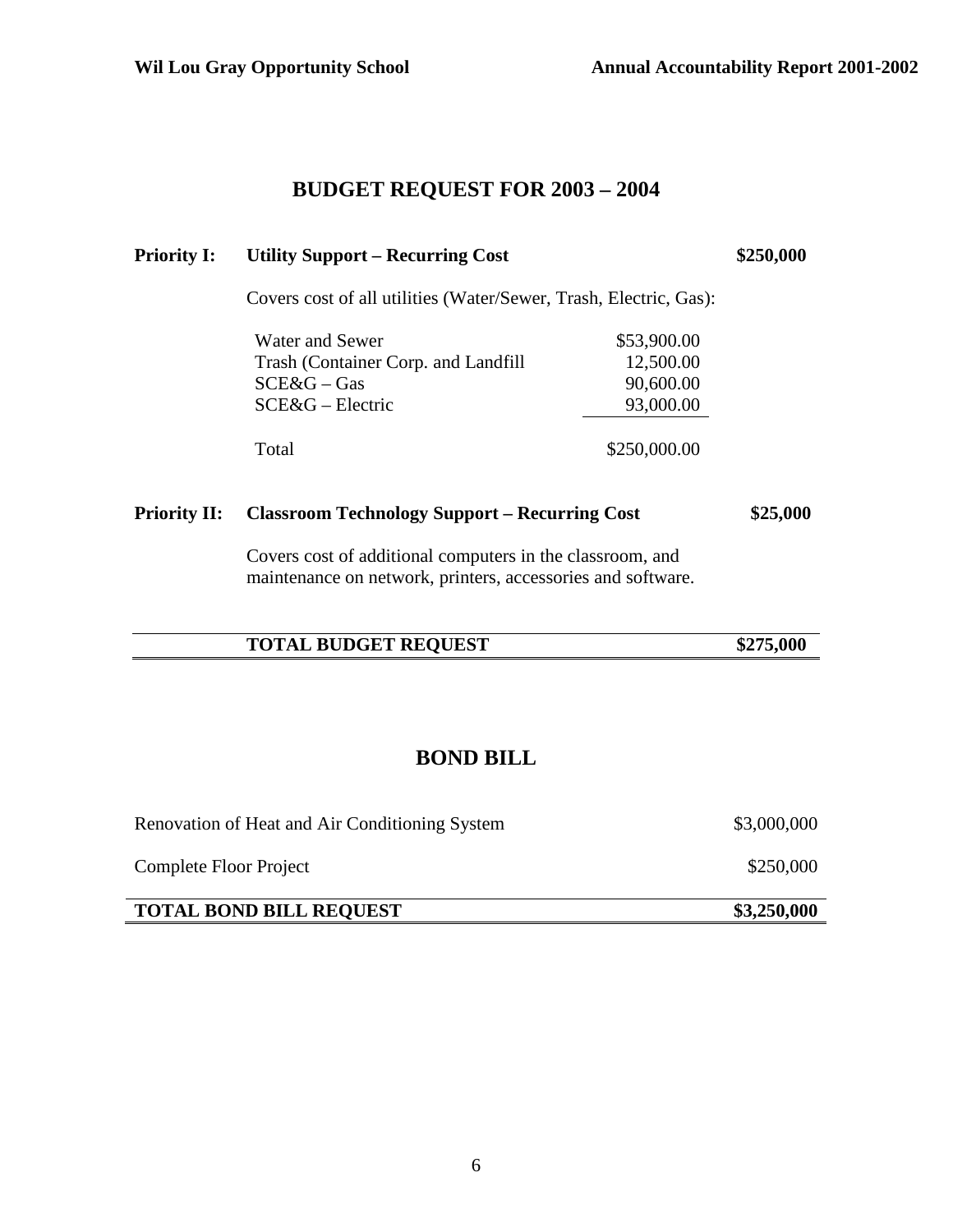|                                                    | <b>99-00 Actual</b><br><b>Expenditures</b> |                                | 00-01 Actual<br><b>Expenditures</b> |                                | 01-02 Appropriations<br>Act  |                                |
|----------------------------------------------------|--------------------------------------------|--------------------------------|-------------------------------------|--------------------------------|------------------------------|--------------------------------|
| <b>Major</b><br><b>Budget</b><br><b>Categories</b> | <b>Total</b><br><b>Funds</b>               | <b>General</b><br><b>Funds</b> | <b>Total</b><br><b>Funds</b>        | <b>General</b><br><b>Funds</b> | <b>Total</b><br><b>Funds</b> | <b>General</b><br><b>Funds</b> |
| Personal<br>Service                                | \$2,277,183                                | \$1,912,018                    | \$2,350,590                         | \$1,955,281                    | \$2,433,268                  | \$2,007,509                    |
| Other<br>Operating                                 | \$1,496,572                                | \$996,181                      | \$1,351,613                         | \$873,734                      | \$1,295,498                  | \$695,498                      |
| Special Items<br>Permanent                         | \$0                                        | \$0                            | \$57,220                            | \$0                            | \$0                          | \$0                            |
| Improvements                                       | \$80,913                                   | \$0                            | \$1,933,322                         | \$0                            | \$0                          | \$0                            |
| <b>Case Services</b><br><b>Distributions</b>       | \$0                                        | \$0                            | \$0                                 | \$0                            | \$0                          | \$0                            |
| to<br>Subdivisions                                 | \$0                                        | \$0                            | \$0                                 | \$0                            | \$0                          | \$0                            |
| Fringe<br><b>Benefits</b>                          | \$625,845                                  | \$525,910                      | \$662,917                           | \$550,067                      | \$728,380                    | \$603,548                      |
| Non-recurring<br><b>Total</b>                      | \$52,238<br>\$4,532,751                    | \$52,238<br>\$3,486,347        | \$16,482<br>\$6,372,144             | \$0<br>\$3,379,082             | \$0<br>\$4,457,146           | \$0<br>\$3,306,555             |

### **Base Budget Expenditures and Appropriations**

*Note 1: Special Items and Non-Recurring Items above – Also included in Expenditures below (99/00). Note 2: Permanent Improvement Items above – Also included in Bond Expenditures below (00/01).*

### **Other Expenditures**

| 99-00 Actual Expenditures | 00-01 Actual Expenditures |
|---------------------------|---------------------------|
|                           |                           |
|                           | 80                        |
| \$0                       | \$16,482                  |
|                           | \$1,933,322               |
|                           | \$52,235<br>\$80,913      |

*Note 3: All figures in both charts are rounded to the nearest dollar.*

 $\ddot{\phantom{1}}$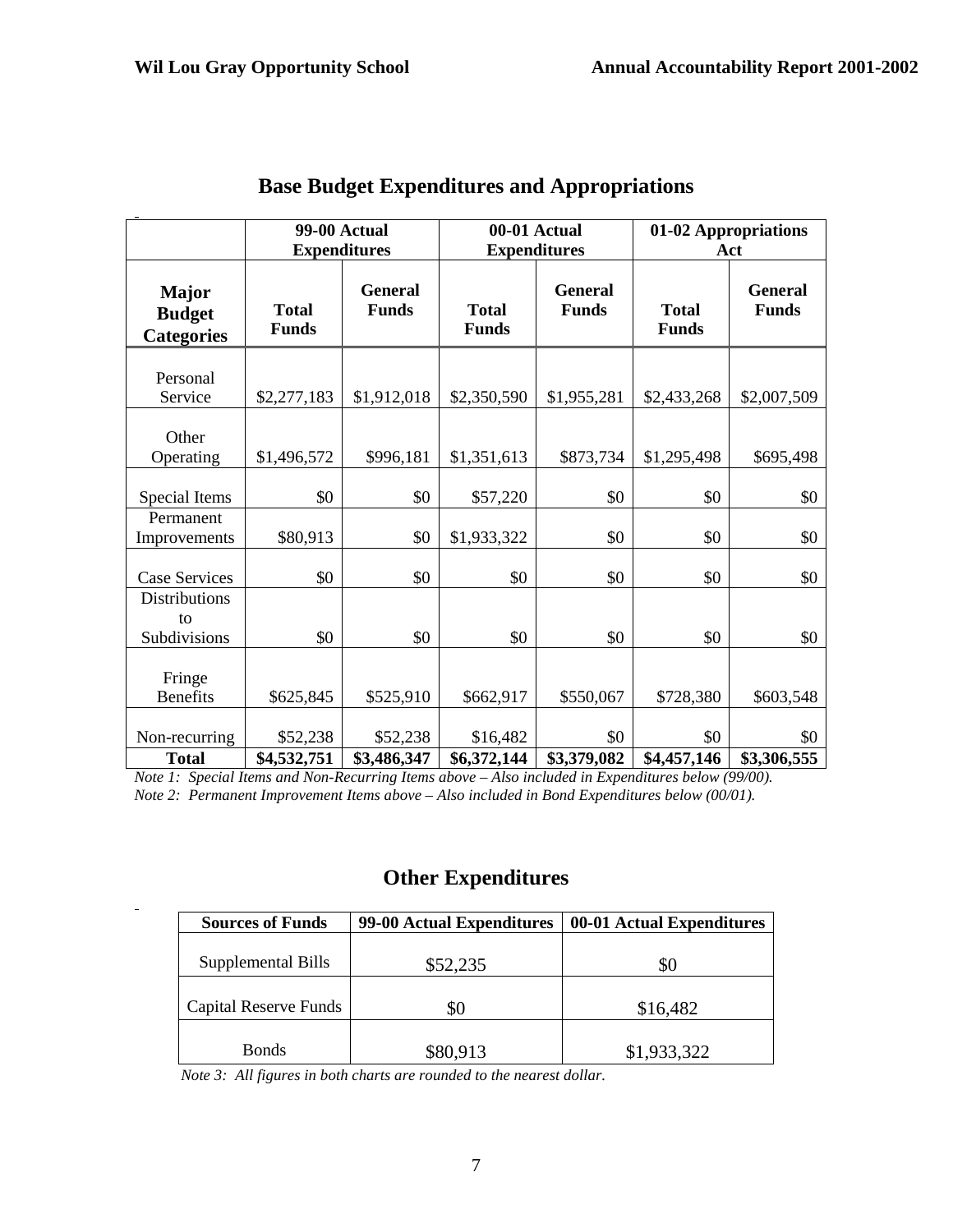

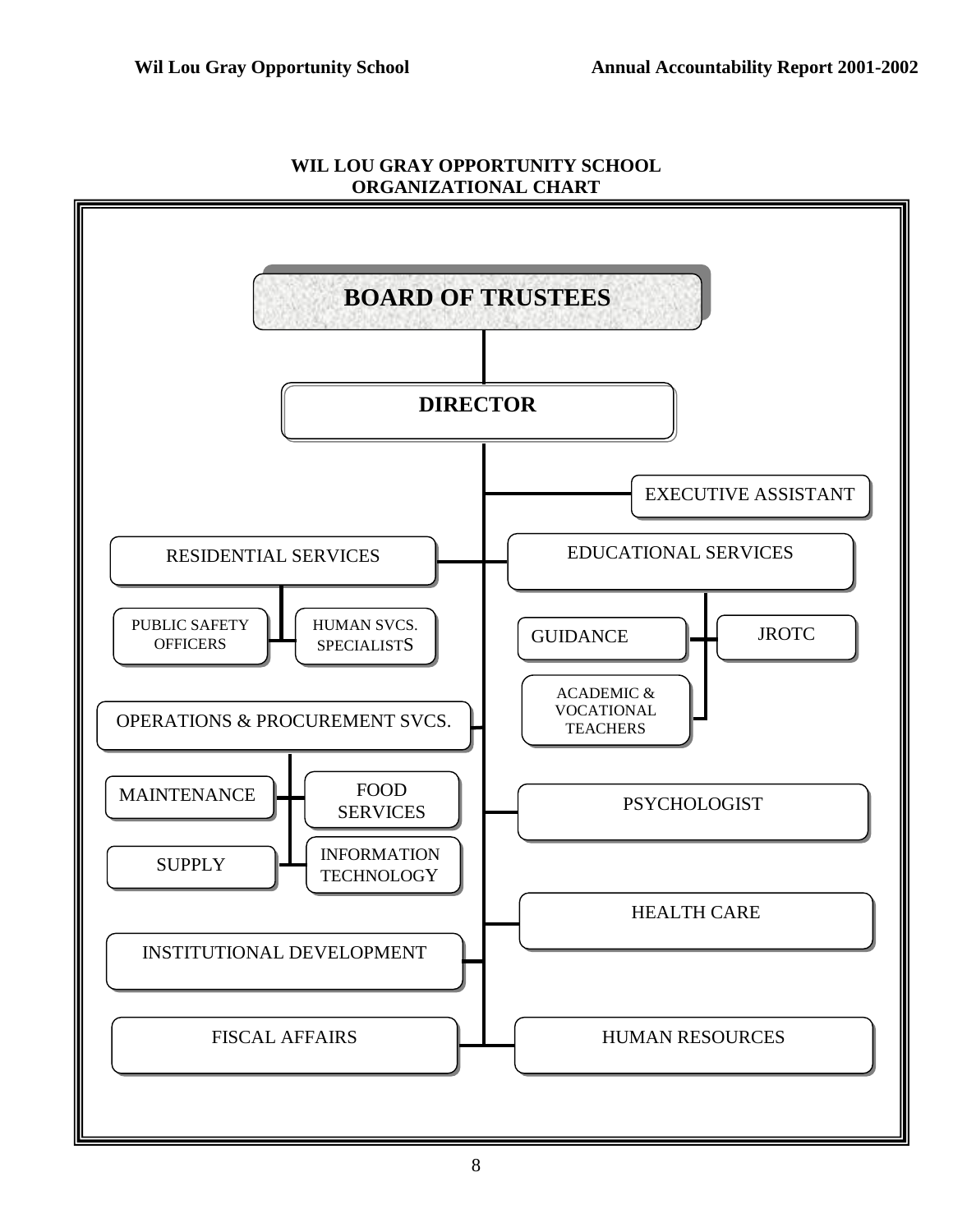#### **Leadership**

The agency director, appointed by the Wil Lou Gray Opportunity School Board of Trustees serves as the chief executive officer and implements the mission as approved by the Board of Trustees. The policy-making responsibilities reside with the Board of Trustees who charts the mission and provides guidance through their policy role. Annually, the Board of Trustees convenes a retreat to define and identify strategies and goals for the school. The Board meets six times each year to receive progress reports on established goals and to adopt supporting policies.

Division directors comprise the executive staff who report to the director and provide direct leadership for each of their functional areas. They provide direct links to their respective staffs between their department and the agency director. This group of eight division directors meets weekly to discuss issues related to the day-to-day operation of the school. Through formal and informal communications and meetings, the information is disseminated throughout the agency. An informal environment is nurtured to ensure access to communication and information.

The director's door is open to all staff and students at the school as its programs and services are developed, revised and updated to better serve all constituent groups. Other informal meetings, as needed, for functional areas such as operations and program development are conducted to focus discussion on a departmental theme. Every other Friday, the director meets over lunch with the Teacher Council to review, discuss, and receive suggestions related to improvement of the academic program. This brief summary illustrates how the Opportunity School collects communication and then translates that communication into the school's values and expectations.

#### **Strategic Planning**

Each year the Wil Lou Gray Opportunity School undertakes a series of planning sessions that develops agency goals and strategies. This process considers current mission, service delivery and data measurements. The premise for this strategic planning begins with our core strengths which are: 1) a residential setting, 2) specialized counseling available, 3) alternative instructional programs that may be different than in any school, and 4) the opportunity for the student to begin in a new environment.

From these planning sessions, an annual planning process is adapted for a five-year period and is subject to annual update and progress measurement and performance. Goal areas are set at the beginning of each fiscal year, mid-year data is analyzed and year ending reporting completes the process at the Board's summer planning retreat. This plan identifies the most important programmatic and operational activities that represents the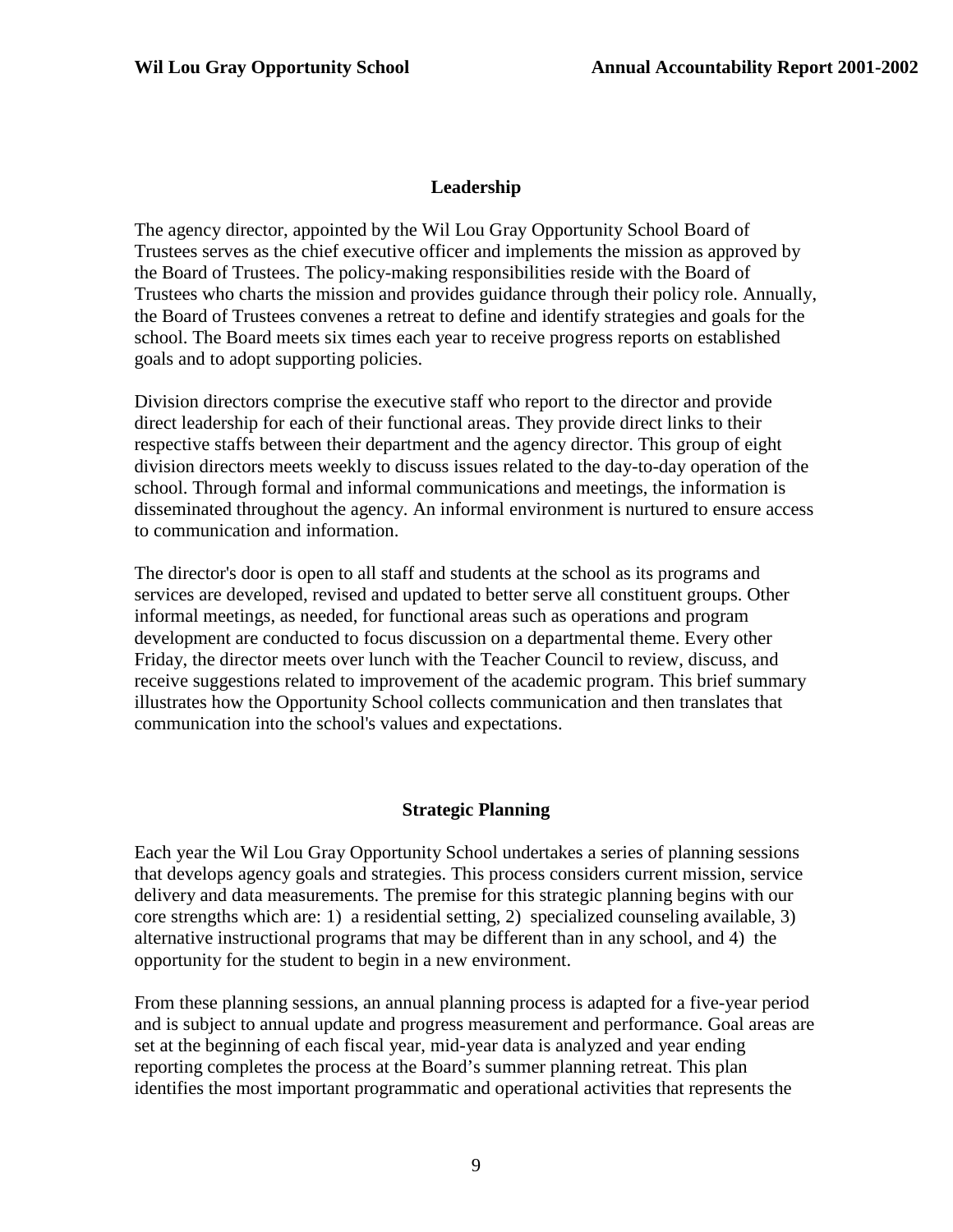#### **Strategic Planning (continued)**

strategies necessary to accomplish annual and long range goals. Each year the Board of Trustees adopts a new and updated strategic plan to be implemented over the next five years.

#### **Customer Focus**

Our customer focus is the students who attend the Opportunity School and their families. The Opportunity School serves a student population, sixteen to eighteen years of age, who are admitted voluntarily from every county in the state. Their success and satisfaction with the educational and residential experience while enrolled at the Opportunity School is our primary focus. To gauge and assess that satisfaction, each graduating student is given a graduate exit interview survey that solicits responses on a host of topics ranging from academics, residential, food service, recreation, and, most importantly, our staff. This instrument is used exclusively to design and implement improvement strategies in service delivery. The director frequently visits students in their dormitory rooms in the evening to gather firsthand opinions about the quality of our program.

Additionally, customer input is sought on a daily basis through informal conversations with teachers, staff and the director. Each semester a Parents Day Weekend is hosted to allow parents the opportunity to meet and interact with teachers, counselors, residential staff and administration. Parents are encouraged to follow their student's class schedule and discuss his/her academic progress as well as visit their dormitory room. Also, parent conferences are arranged for the student who has a need for more individualized attention in order to be successful.

Quality is our primary focus. Therefore, in order to reach that goal, customer satisfaction and the desire to constantly seek ways to improve our services offered for the benefit of the students will always be emphasized.

Some of the results from the survey given to the students at the end of each cycle are shown in the following graphs. The information compiled from these surveys is useful for identifying areas that may need improvement, as well as areas not needing improvement.

Graphs reflecting the reasons why students choose to enroll at Wil Lou Gray Opportunity School along with a map displaying the many counties in South Carolina that are served by the Opportunity School are included.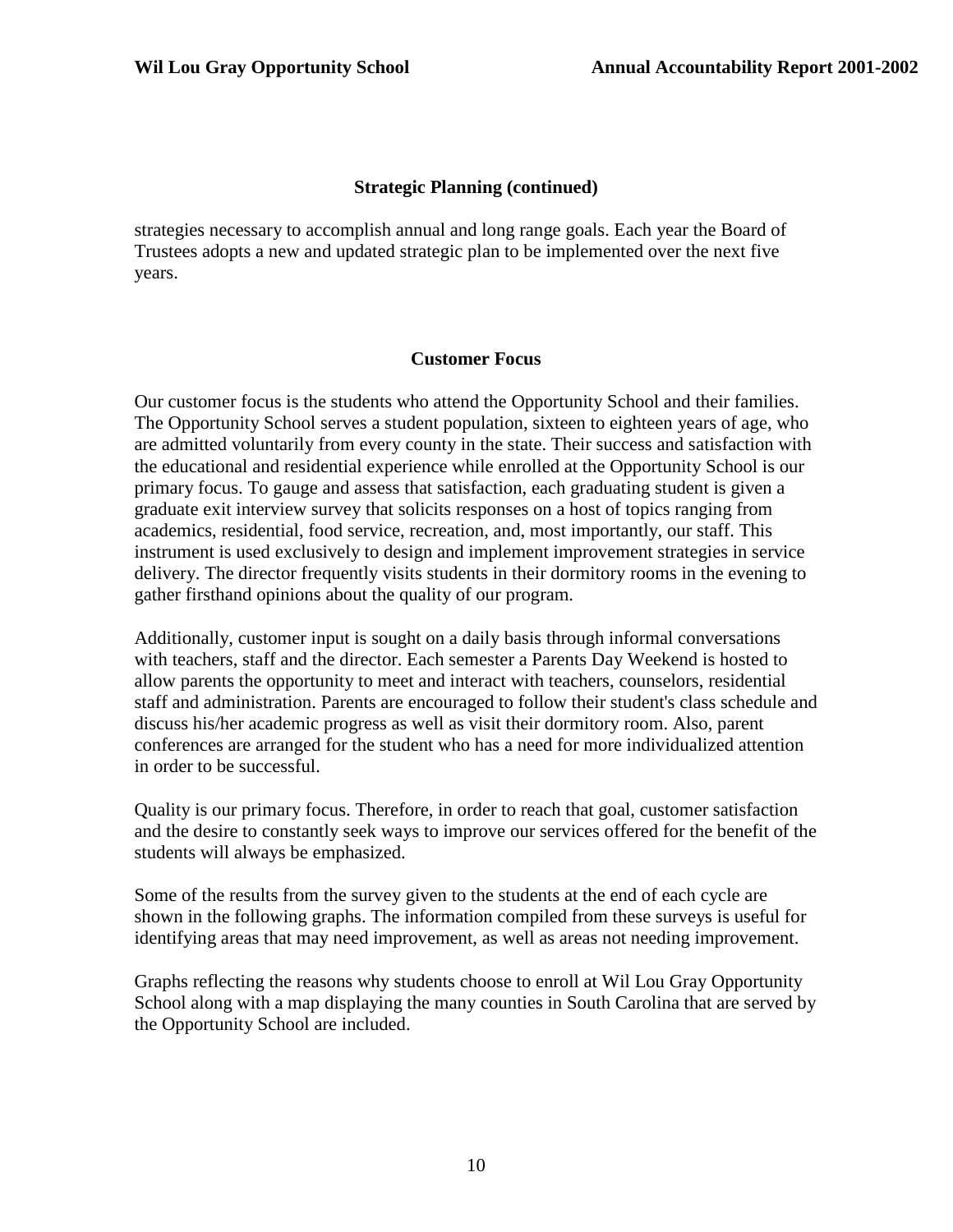The graph below measures student satisfaction with such items as living environment, facilities and rules. As reflected below, ninety-six percent of the students were satisfied in this area.



The graph below measures student satisfaction with such items as teachers, scheduling, curriculum and materials. As reflected below, eighty-eight percent of the students were satisfied in this area.

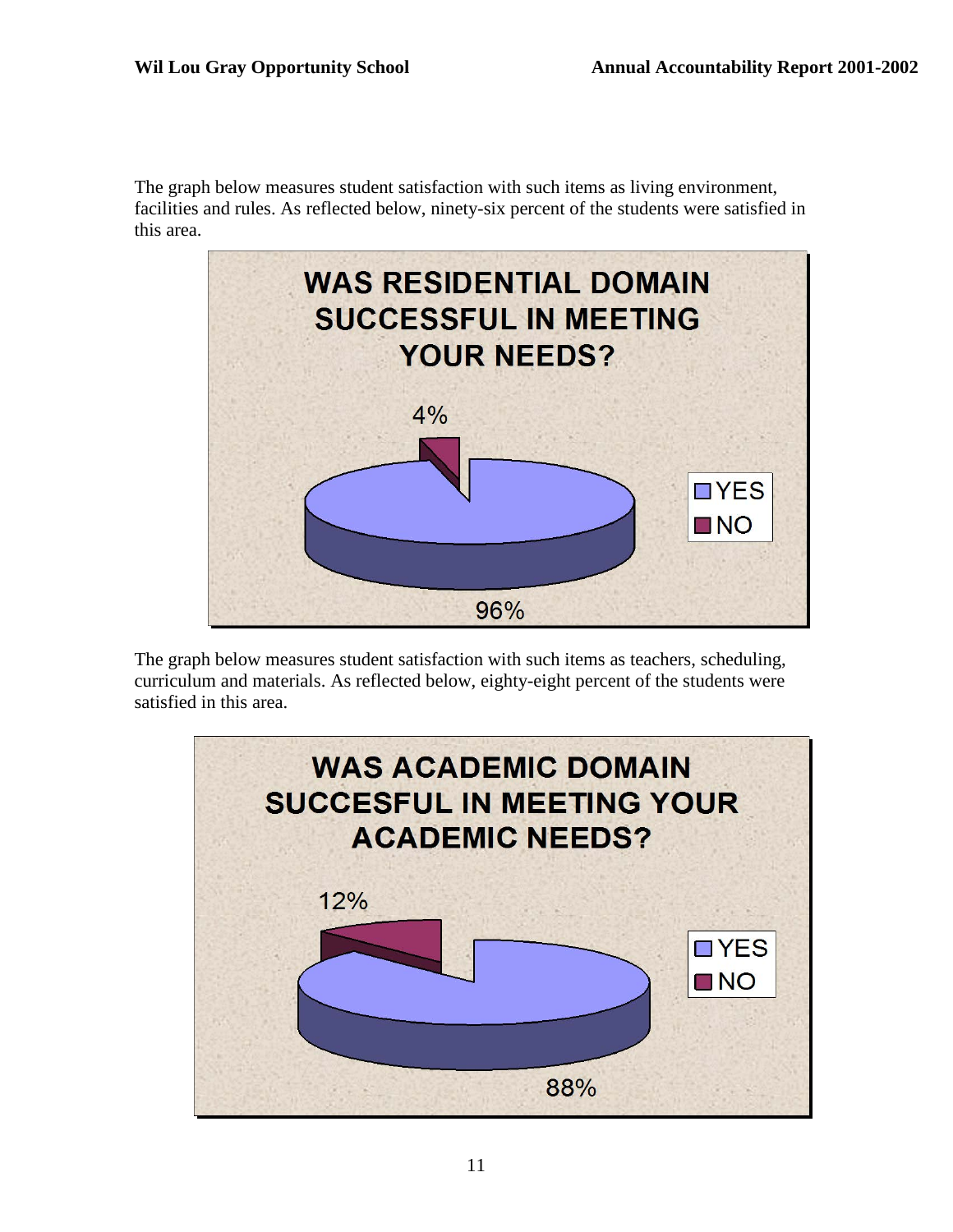### **REASON(S) FOR ENROLLING AT THE SOUTH CAROLINA YOUTH CHALLENGE ACADEMY AT WIL LOU GRAY OPPORTUNITY SCHOOL**



Note: Students could indicate more than one reason.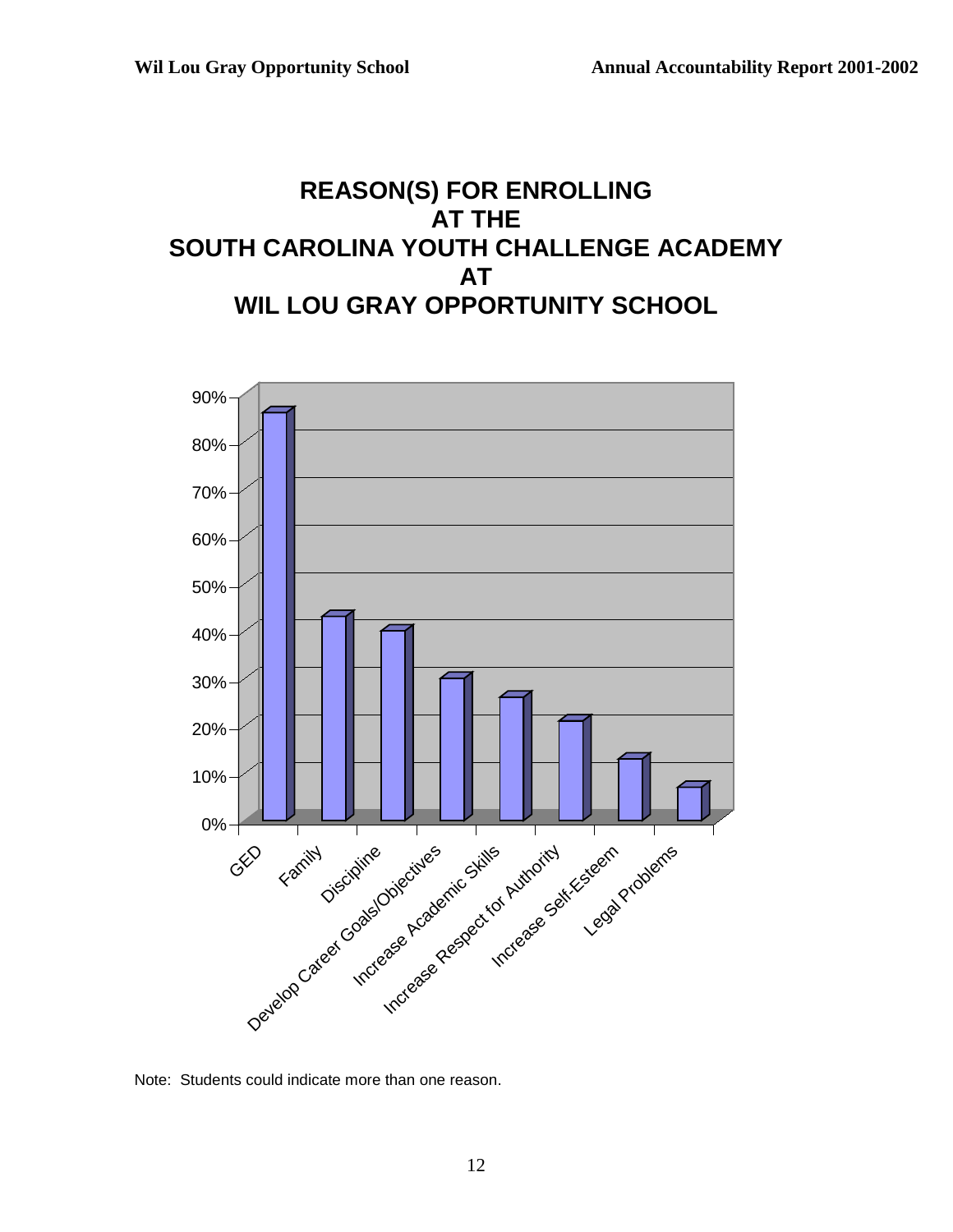Darlington 2



| Abbeville       | 0              | Dillon     | 3              | Lexington    | 19             |
|-----------------|----------------|------------|----------------|--------------|----------------|
| Aiken           | 12             | Dorchester | 16             | Marion       |                |
| Allendale       | $\theta$       | Edgefield  | 2              | Marlboro     | 0              |
| Anderson        | $\overline{2}$ | Fairfield  | 4              | McCormick    | 0              |
| Bamberg         | 4              | Florence   | 10             | Newberry     | 1              |
| <b>Barnwell</b> | 7              | Georgetown | 4              | Oconee       | 3              |
| <b>Beaufort</b> | 15             | Greenville | 8              | Orangeburg   | 8              |
| <b>Berkeley</b> | 16             | Greenwood  | 0              | Pickens      | $\overline{2}$ |
| Calhoun         | $\theta$       | Hampton    | 3              | Richland     | 42             |
| Charleston      | 24             | Horry      | 11             | Saluda       | 3              |
| Cherokee        | $\theta$       | Jasper     | 0              | Spartanburg  | 5              |
| Chester         | 0              | Kershaw    |                | Sumter       | 24             |
| Chesterfield    | 1              | Lancaster  | 2              | Union        | 1              |
| Clarendon       | 3              | Laurens    | 2              | Williamsburg | 10             |
| Colleton        | 19             | Lee        | $\overline{2}$ | York         | 4              |
|                 |                |            |                |              |                |

# **WIL LOU GRAY OPPORTUNITY SCHOOL**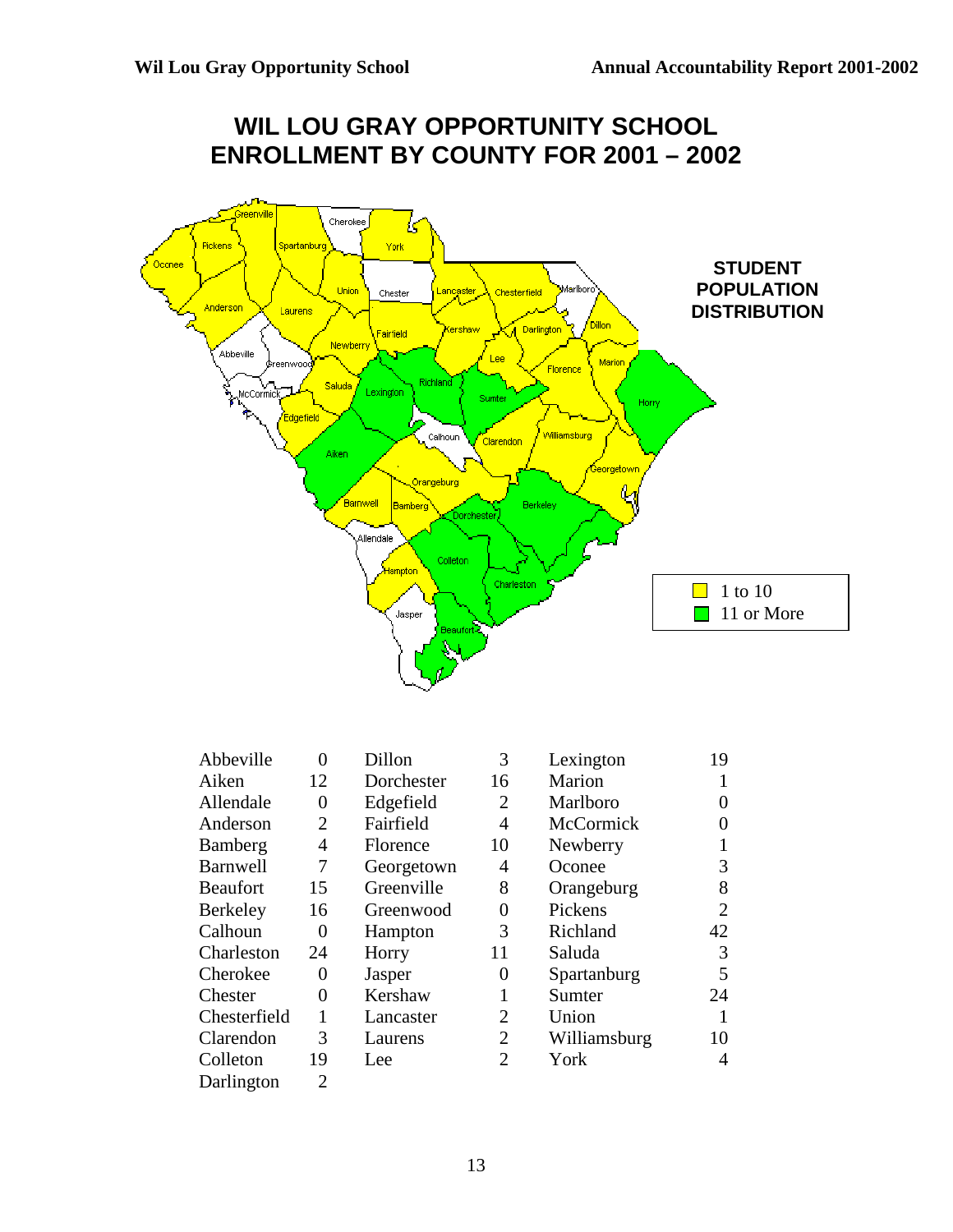#### **Information and Analysis**

Information and analysis is collected and evaluated by the various functional groups as a basis for measuring and comparing trends for improvement. Student academic performance is measured by a variety of standardized tests that demonstrate and reflect individual ability. Analysis of this information results in more intensive remediation of the efficient subject areas. Test results are tracked throughout the student's attendance at the Opportunity School, and progress is determined by pre-test and post-test results. Each student is required to complete a minimum of forty hours of service learning for graduation. Each student's progress is monitored through a database to ensure completion and periodic reports are published to administrators for analysis. Student discipline history is tracked through a database and monitored daily to determine the appropriate referral. This information is used in placement and counseling decisions as an intervention strategy.

#### **Human Resource Focus**

Employee satisfaction and the employment of skilled employees who possess an enthusiasm for working with at-risk students remains our work force priority. As employee satisfaction is a key element to productivity and commitment to their work, strong emphasis is placed on employee fulfillment. An informal mentor system trains and acclimates new employees to the Opportunity School and assists them in developing their membership into their team. The employee voice is heard through our executive staff meetings and employee concerns represented by division directors. An exit survey is given to staff members leaving the employ of the Opportunity School. The results from these exit surveys guide changes for human resource recommendations. All employees are encouraged to participate in process improvement and to explore creative ways to accomplish tasks. Employee incentives are offered within human resource regulations and agency approval. Tuition assistance and flexible work schedules to increase training and help employees meet their personal responsibilities have been invaluable to building and maintaining a quality workforce. As our school motto is "Why Stop Learning?", employees are encouraged to train and retrain themselves in order to be better prepared for future workforce needs. In addition, all division directors completed the Malcolm Baldrige National Quality standards training.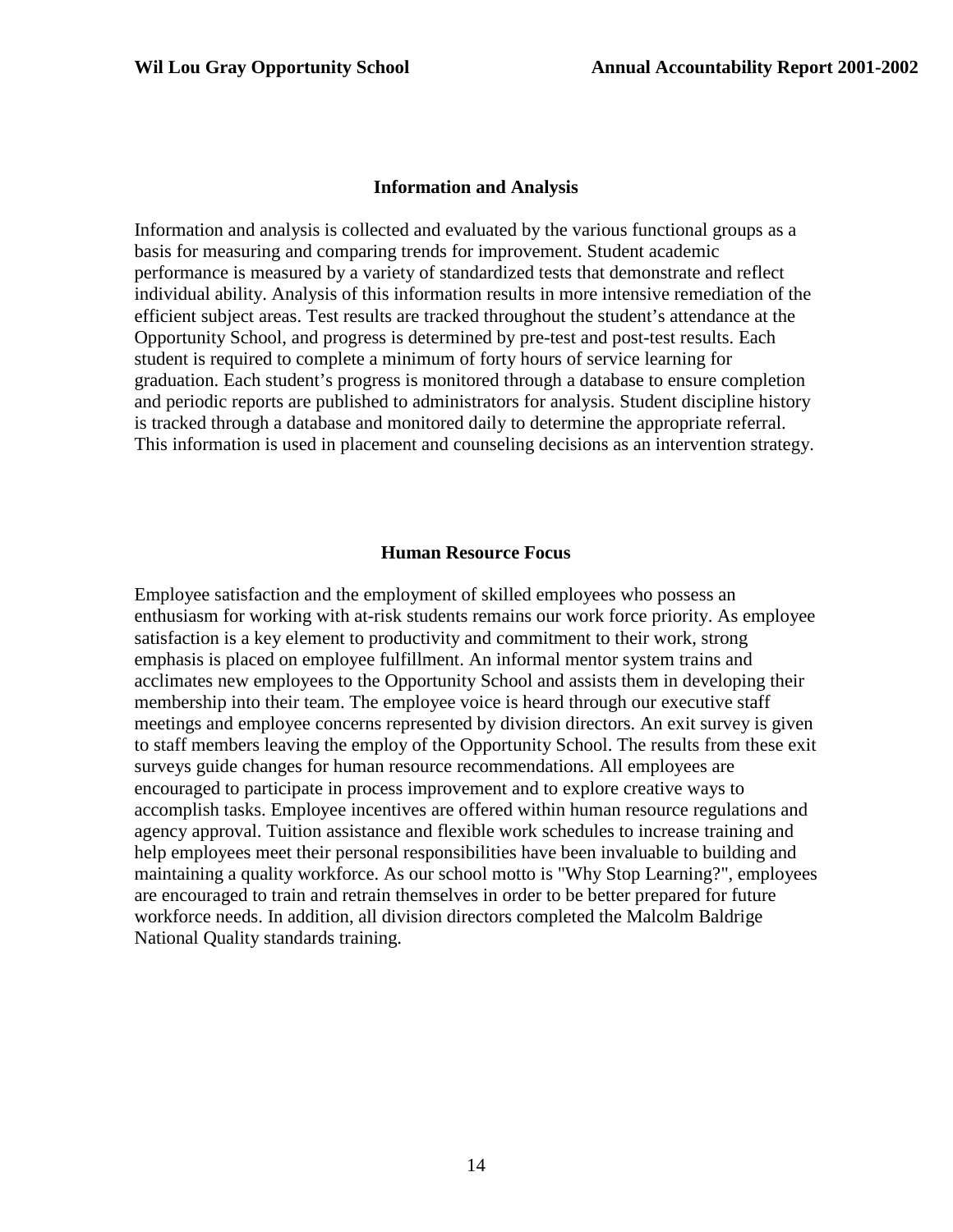#### **Process Management**

This category describes the key aspects of our organization's process management that is geared to quality service delivery in three areas. These three areas are:

- 1. Student Education, Food Service, Housing Education Curriculum, Team Teaching/Support Food Service Nutrition, Variety Housing Dormitory Life
- 2. Support and Internal Support
- 3. Business, Suppliers

*Student Education, Food Service, Housing –* Our main focus this year has been on the quality of education presented and how it can be improved to reflect greater measurable results. As a school for at-risk students, the main focus of curriculum attention has been "back to the basics" with reading and math as the number one priority. While scores in both areas have not risen equally, there has been an increase in reading scores worth noting. On average, reading scores have increased by one year in five months. We have also had a marked increase in the number of students passing the GED examination.

Team teaching has also been a key element in our efforts to increase the quality of education. Teachers meet on a weekly basis to evaluate the progress of students and to explore ways to invent learning tools to excite student-learning mechanisms. Teacher evaluations of the process indicates a synergistic positive effect. Again, results in this area are reflected in the increased numbers of students passing the GED (see graph on page 28) and noticeably more positive self-esteem.

Nutritional balance is the primary focus of our food service sector. Weekly menu planning (three meals a day, seven days a week) according to USDA meal service data is a requirement to insure nutritionally balanced meals. Variety and presentation are also part of the meal planning effort in order to educate our students on the need to select nutritional food choices.

Our agency is a twenty-four hour, seven day a week school. Therefore, the after school environment also contributes to our student's education. Supervised social interaction, community service and cultural opportunities are offered so students learn respect for self and others and contribute to their involvement in productive avenues within our society. As a measurement for success in this area we look at the community service record of our students over the last three years. Each graduating cadet completed a minimum of forty hours of community service, seventy-six percent of the cadets completed more than forty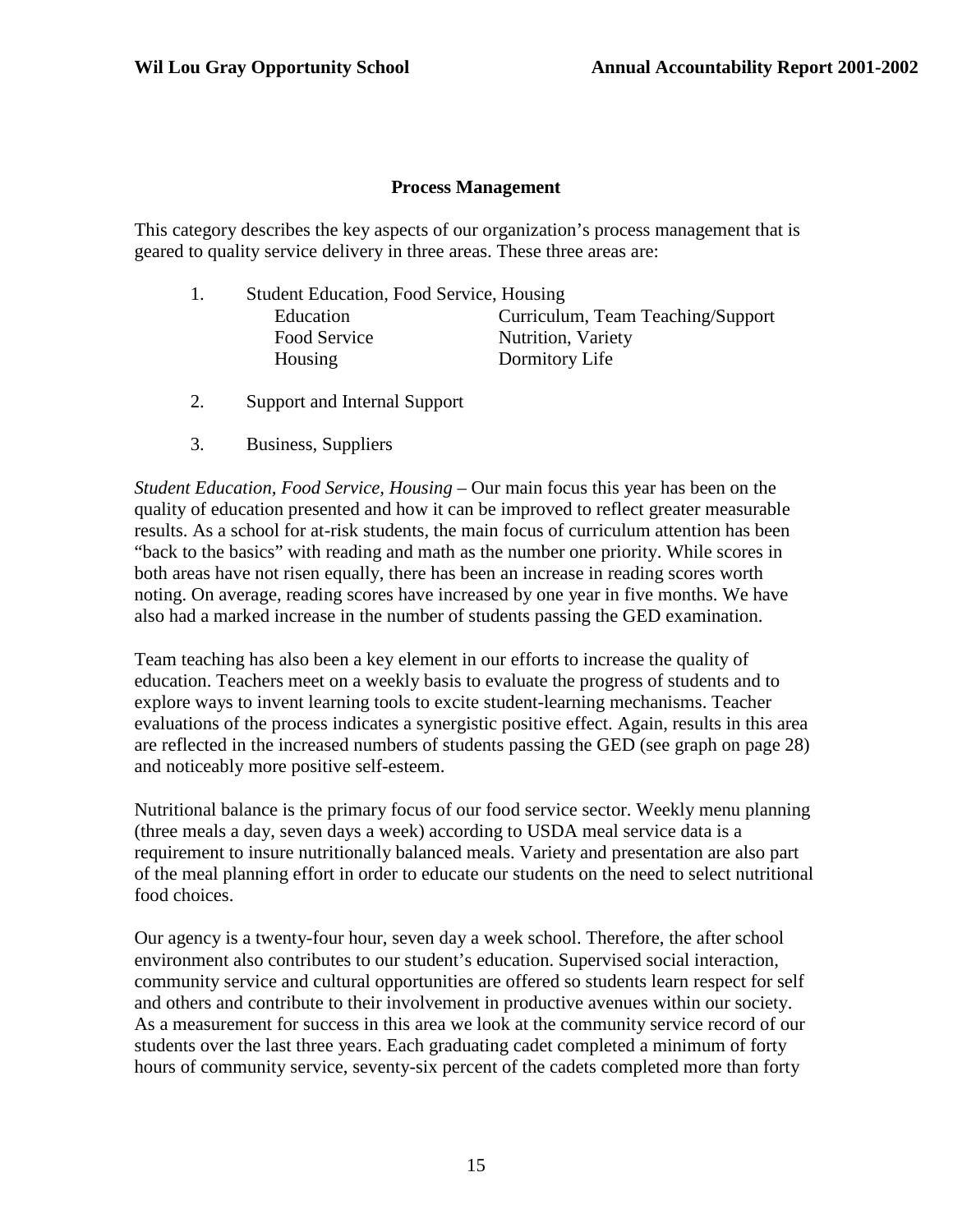#### **Process Management (continued)**

hours of community service with twenty-four percent completing more than sixty hours of community service.

Support and Internal Support – Wil Lou Gray consists of eighty-nine acres of campus with one hundred thousand seventy-four square feet of building space. The care of grounds and buildings is a continuous process. Coupled with this is the servicing of equipment, vehicle maintenance and the work of certified public safety officers to insure a safe campus environment for students, staff and visitors.

Internal support also consists of the processes required not only to communicate need but also to evaluate and respond the most effective, cost efficient manner. All staff are connected to this system by way of telephone/voicemail, email and/or personal request. The procedures and technology to assist each department in its request or response are in place and functioning.

*Business, Suppliers –* Finance and Procurement are the two areas of business that tie the need and response of the agency together. Both areas are the internal and external contacts that determine the most efficient cost effective results. The equitable allocation of funds to meet the need of each program priority coupled with the most reliable vendor resource determines outcome.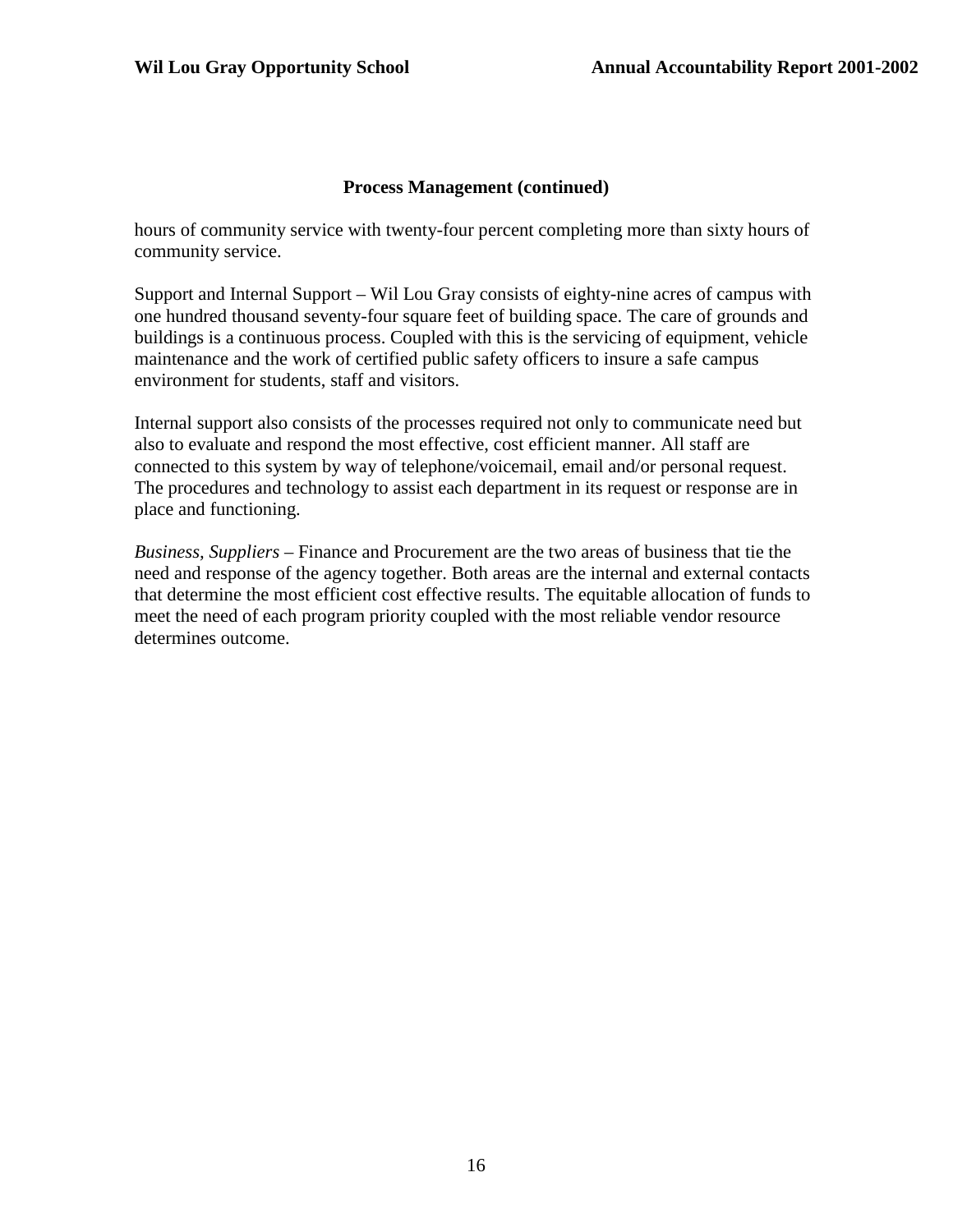#### **Educational Program**

#### Program Goal:

Provide an instructional program in individualized GED labs for all students entering the program with levels, as indicated by the TABE instrument that allows them to benefit from such instruction.

#### Program Objectives:

Sixty percent of all students taking the GED will successfully complete the test. Seventy-five percent of all graduating cadets will achieve at least one year of progress in reading during five months of instruction as indicated by post TABE testing.

#### Performance Measures:

| Number of days per cycle in academic instruction: | 180 |
|---------------------------------------------------|-----|
| Cycles per academic year:                         |     |
| Minimum number of students served annually:       | 296 |
| Number of professionally certified instructors:   | 16  |

#### Academic, Vocational and Library Programs Total Cost

| <b>State Cost</b> |                      |          |     |                     | Unit Cost Based on<br>EIA Cost   Other Cost   Federal Cost   Total Cost   296 Students Served |
|-------------------|----------------------|----------|-----|---------------------|-----------------------------------------------------------------------------------------------|
| \$891,154         | $\frac{$386,705}{ }$ | \$85,336 | \$0 | $\vert$ \$1,363,194 | \$4,605                                                                                       |

#### Outcome:

- $\triangleright$  Seventy-nine percent of cadets administered the GED were successful.
- $\triangleright$  Seventy-seven percent of cadets completed the ChalleNGe phase.
- $\triangleright$  Nine cadets took the SAT and achieved an average score of eight hundred eighty-nine points, with three scoring over one thousand points.
- $\triangleright$  With the lowest incoming math TABE scores of all ChalleNGe programs, cadets achieved three years improvement, the third highest in the nation.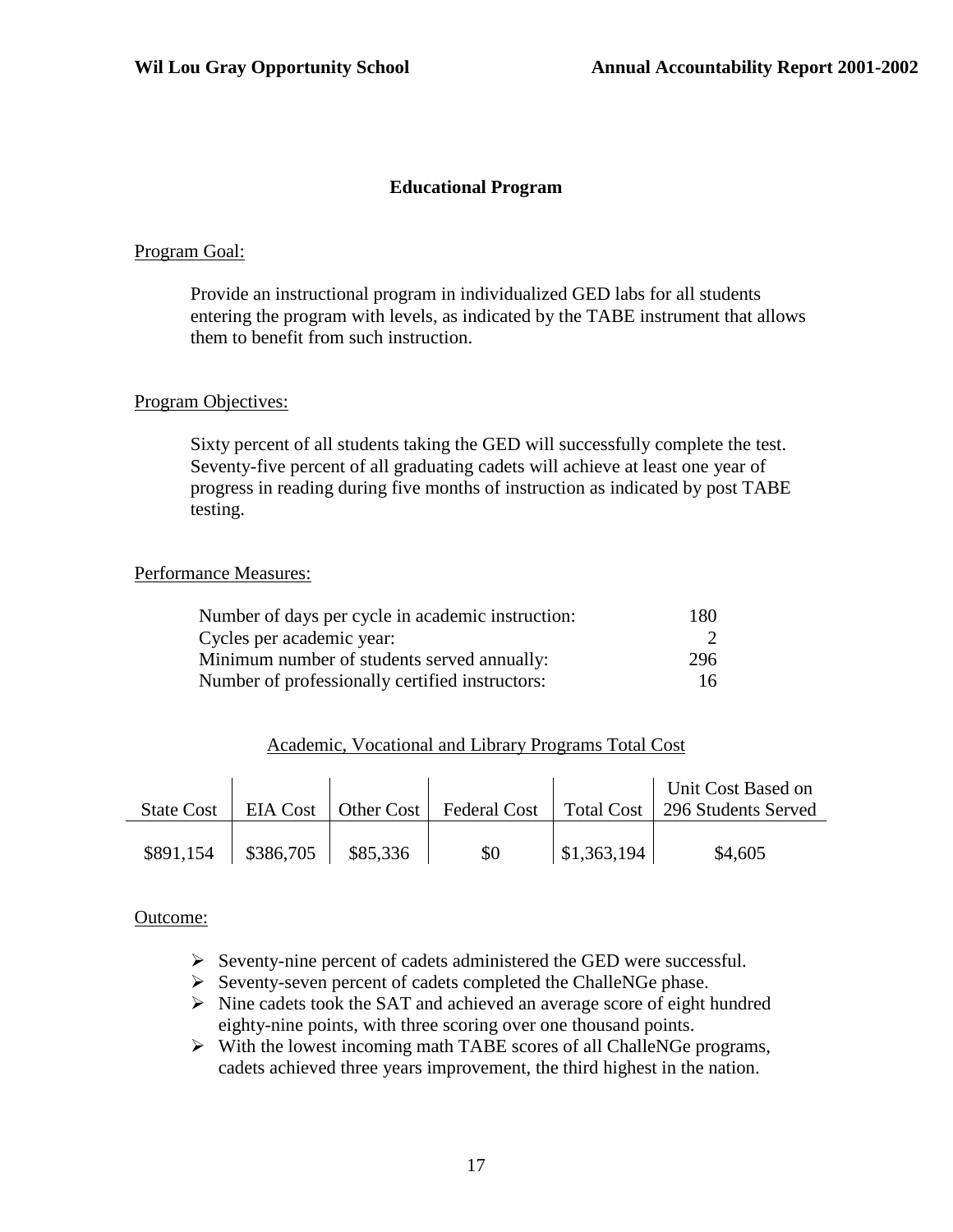$\triangleright$  With the fifth lowest incoming reading TABE scores of all ChalleNGe programs, cadets achieved three years improvement, tying for second in the nation.

#### **Residential Services Program**

#### Program Goal:

Provide all resources necessary to assure supervision, coordination of service learning, recreational activities and the positive direction of the cadet population on twenty-four hours per day, seven days per week basis.

#### Program Objectives:

To ensure all students who complete the program acquire the basic skills and selfdiscipline necessary to succeed in life. All students will complete a minimum of forty hours of community service and an Outdoor Education course. All students must meet the eight core components which consist of the following:

- 1. Life Coping Skills
- 2. Work Skills Training
- 3. Leadership/Followership
- 4. Physical Fitness
- 5. Academic Excellence
- 6. Responsible Citizenship
- 7. Health and Well-being
- 8. Community Involvement

#### Performance Measures (Workload Indicators):

| Number of days per cycle:                   | 156 |
|---------------------------------------------|-----|
| Cycles per academic year:                   |     |
| Minimum number of students served annually: | 296 |
| Number of full-time staff members:          | 11  |
| Number of part-time staff members:          | 3   |

|                   |     |                       |                     |           | Unit Cost Based on               |
|-------------------|-----|-----------------------|---------------------|-----------|----------------------------------|
| <b>State Cost</b> |     | EIA Cost   Other Cost | <b>Federal Cost</b> |           | Total Cost   296 Students Served |
| \$379,772         | \$0 | \$592                 | \$0                 | \$380,364 | \$1,285                          |

#### Residential Services Program Total Cost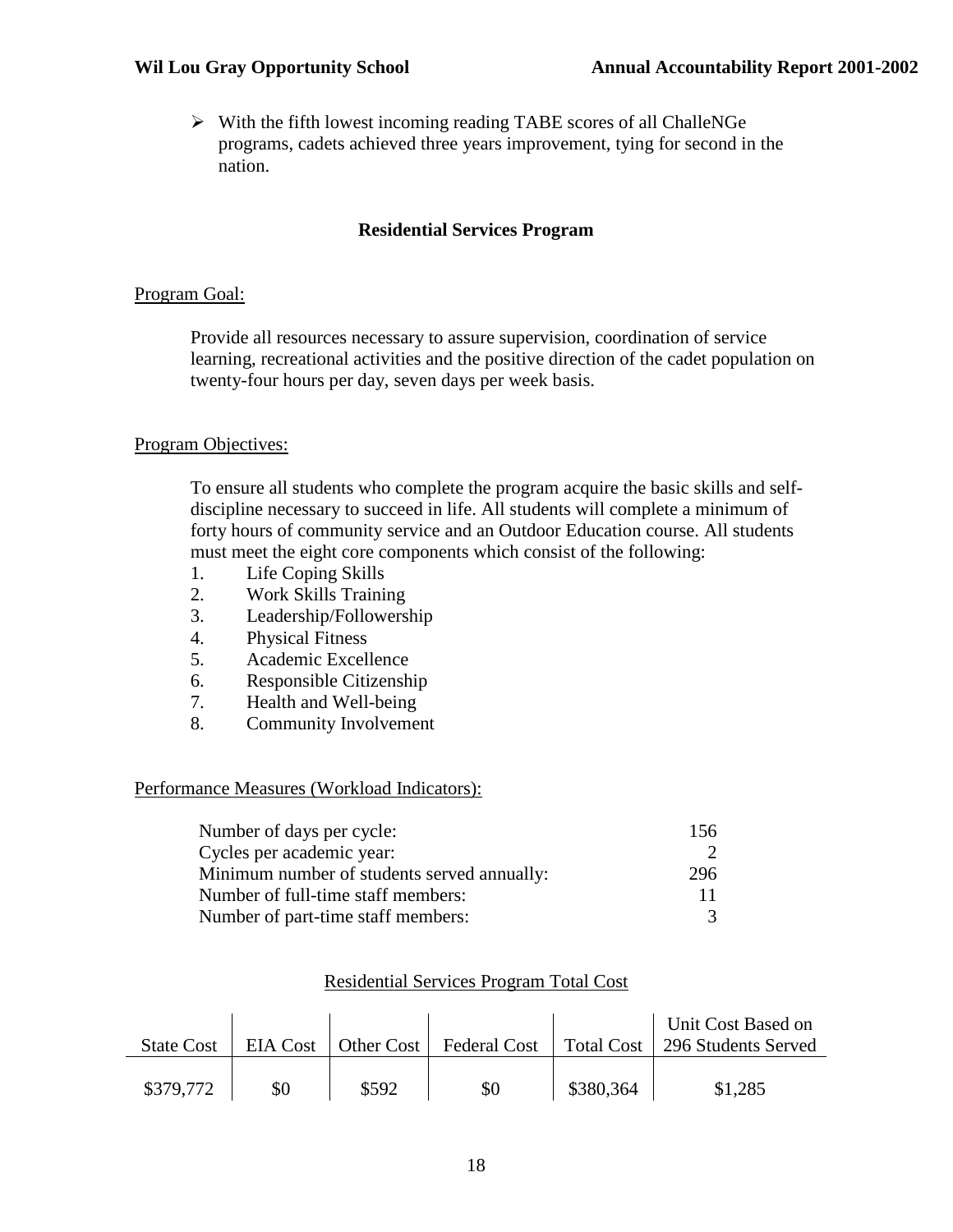#### **Residential Services Program (continued)**

#### Outcome:

| Admissions –                               |     |
|--------------------------------------------|-----|
| Number of prospective candidates accepted: | 349 |
| Number of prospective candidates enrolled: | 296 |

Each graduating cadet completed a minimum of forty hours of community service, one hundred percent of the cadets completed more than forty hours of community service with forty-four percent completing more than sixty hours of community service. Each graduating cadet completed an outdoor education course, life coping skills training and met certain physical fitness standards. In addition, job readiness training was completed by each graduating cadet to enhance employability.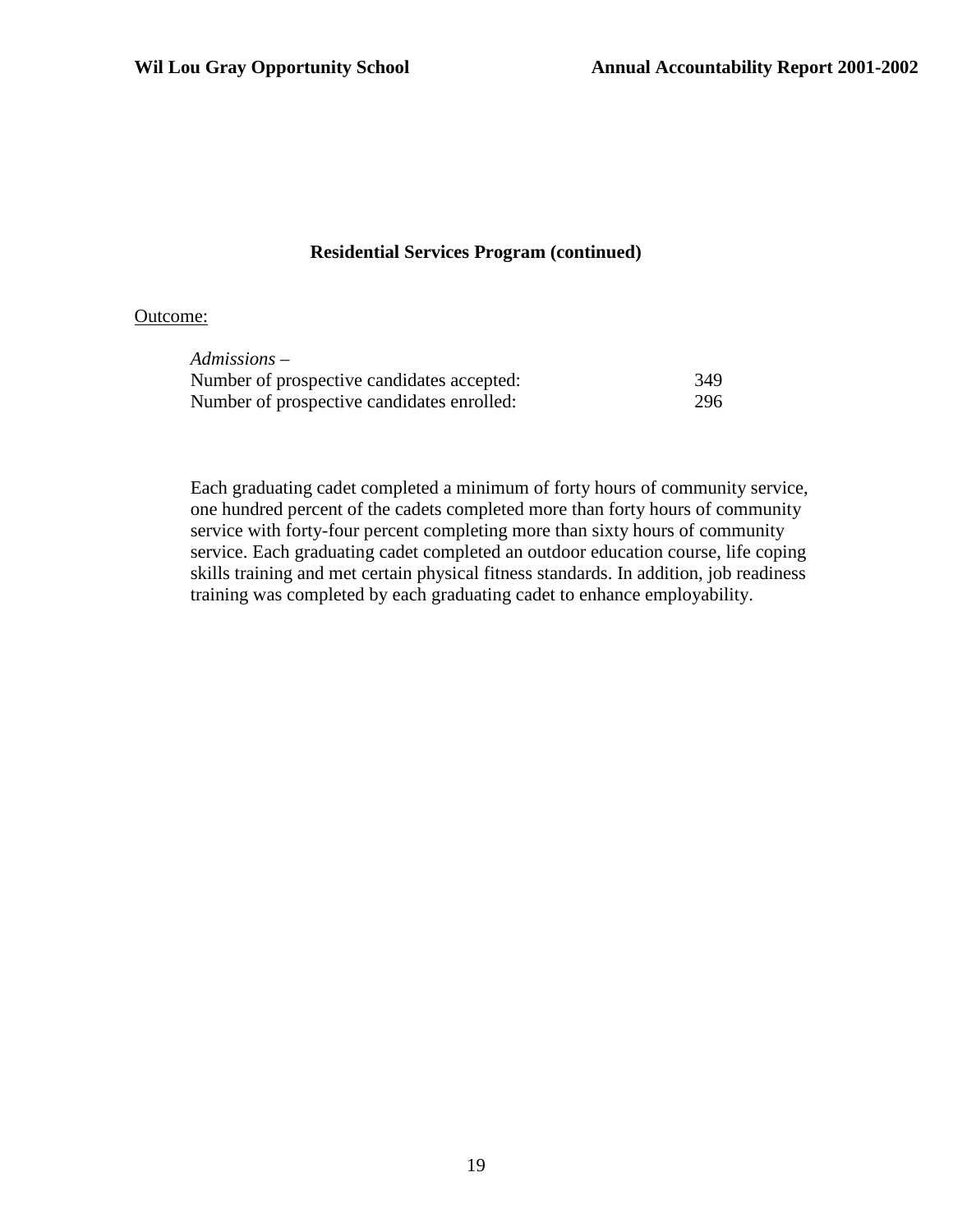#### **Psychological and Special Services Program**

#### Program Goal:

Develop resources to facilitate the admissions process for prospective candidates and their families.

Develop resources to provide intervention to candidates/cadets, their families, and others working with the candidates/cadets enrolled at the Wil Lou Gray Opportunity School.

#### Program Objectives:

*Admissions* – Prospective candidates will be provided with information on the application process, receive any assistance needed to complete the application process and will be interviewed. Prospective candidates will be assessed using the TABE (Test of Adult Basic Education) prior to determining acceptance status. All accepted candidates are sent a letter informing them of their acceptance status no later than two weeks prior to the start of the cycle.

*Special Education* – IDEA regulations will be followed to determine a cadet's eligibility for special education services.

*Intervention* – Staff will be informed of the procedures to request consultation for intervention. Intervention will occur within seventy-two hours following a request for consultation. Crisis intervention will occur within twenty-four hours. Candidates will be screened to determine eligibility for AOD (alcohol and other drugs) services during the pre-challenge phase. Case notes reflecting intervention provided will be completed within one week of contact with candidate/cadet.

#### Performance Measures (Workload Indicators):

| Number of days per cycle in academic instruction: | 156 |
|---------------------------------------------------|-----|
| Cycles per academic year:                         |     |
| Minimum number of students served annually:       | 296 |
| Number of professionally certified staff members: |     |

#### Psychological and Special Services Total Cost

| <b>State Cost</b> |          |     |     |           | Unit Cost Based on<br>EIA Cost   Other Cost   Federal Cost   Total Cost   296 Students Served |
|-------------------|----------|-----|-----|-----------|-----------------------------------------------------------------------------------------------|
| \$113,724         | \$34,861 | \$0 | \$0 | \$148,585 | \$502                                                                                         |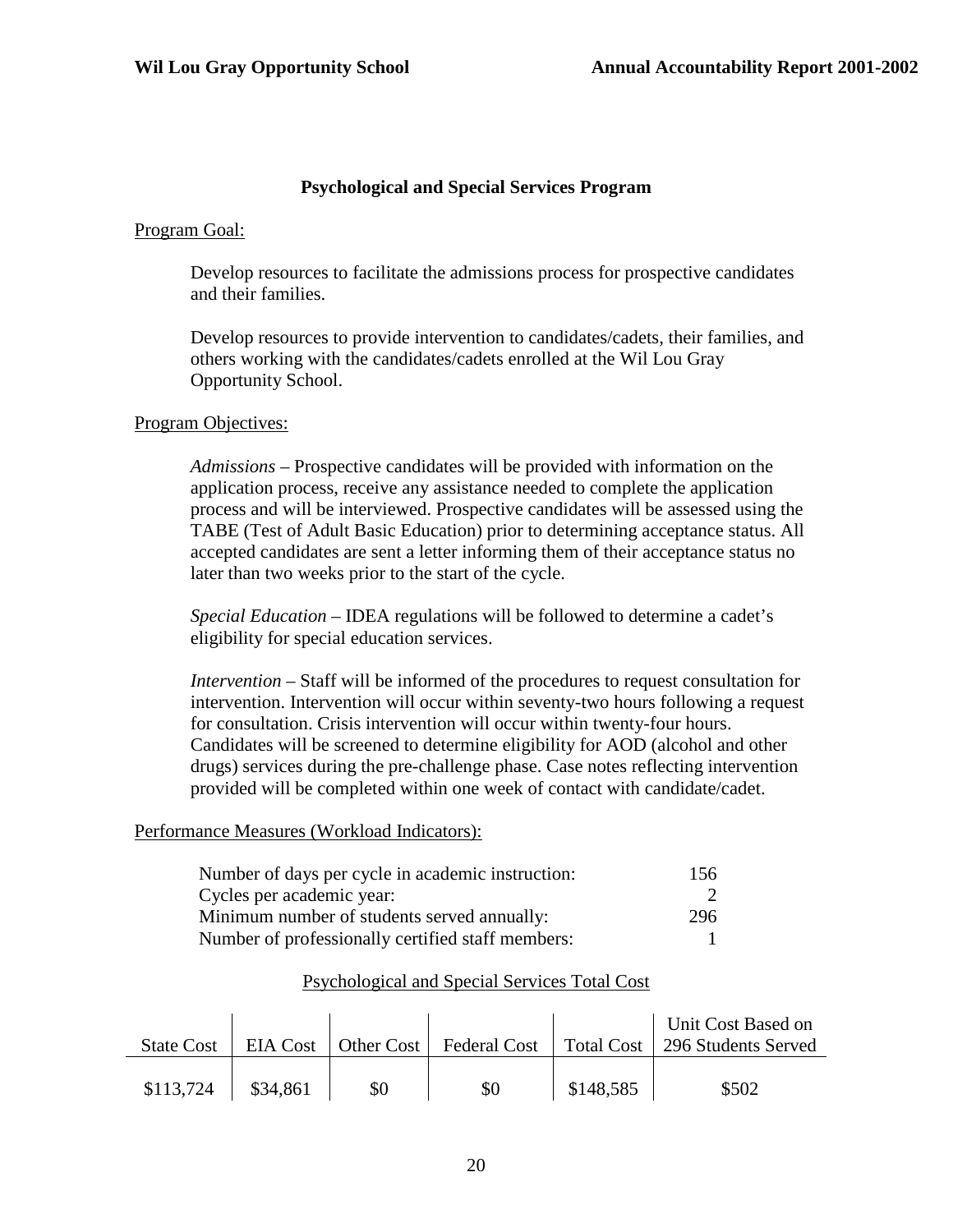#### **Psychological and Special Services Program (continued)**

#### Outcome:

#### *Special Education* –

Number of students entering program with special education classification were sixty-five. Of this group, four received their GED.

#### *Intervention* -

Two hundred ninety-six students screened for ATOD services. Seventy-four received ATOD services.

#### *Crisis Intervention -*

Referral form developed for consultation on students with suspected emotional or psychological distress.

Contract with Lexington County Community Mental Health Adolescent Services developed for school based mental health counselor.

A staff member is on call for mental health emergencies.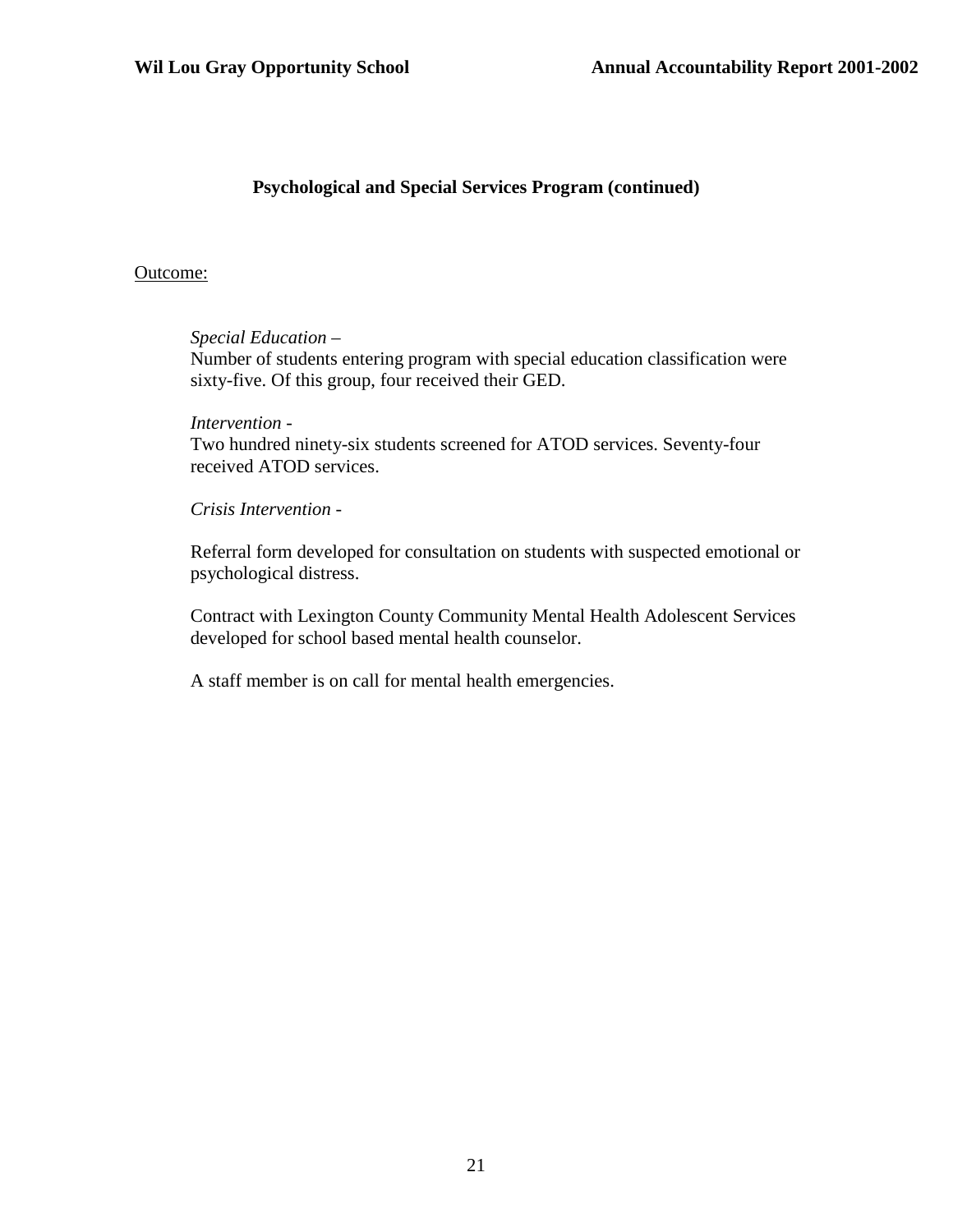#### **Health Care Services**

#### Program Goal:

Provide resources necessary to maintain the health of each student enrolled.

#### Program Objectives:

- $\triangleright$  Plan appropriate health care to promote optimal performance of student.
- $\triangleright$  Implement plan to use community and private resources to meet all of student's health needs.
- $\triangleright$  Evaluate effectiveness of all treatment plans related to student, and review as needed.
- Assess dental needs of all students and follow-up with treatments and/or referrals.
- $\triangleright$  Assess mental health concerns and refer to private or community health professionals.
- > Implementation of school-based mental health services.
- $\triangleright$  Develop and implement drug urine testing program.
- $\triangleright$  Develop emergency plan to adapt to all student critical needs (diabetes, asthma, suicidal, etc.) with 911 emergency personnel as final resort.
- $\triangleright$  Develop and implement immunization program to assure that every student has appropriate immunization per DHEC schedule.

#### Performance Measures (Workload Indicators):

| Number of days per cycle in academic instruction: | 156 |
|---------------------------------------------------|-----|
| Cycles per academic year:                         |     |
| Minimum number of students served annually:       | 296 |

#### Health Care Services Total Cost

| <b>State Cost</b> |          |     |     |           | Unit Cost Based on<br>EIA Cost   Other Cost   Federal Cost   Total Cost   296 Students Served |
|-------------------|----------|-----|-----|-----------|-----------------------------------------------------------------------------------------------|
| \$158,886         | \$19,703 | \$0 | \$0 | \$178,589 | \$603                                                                                         |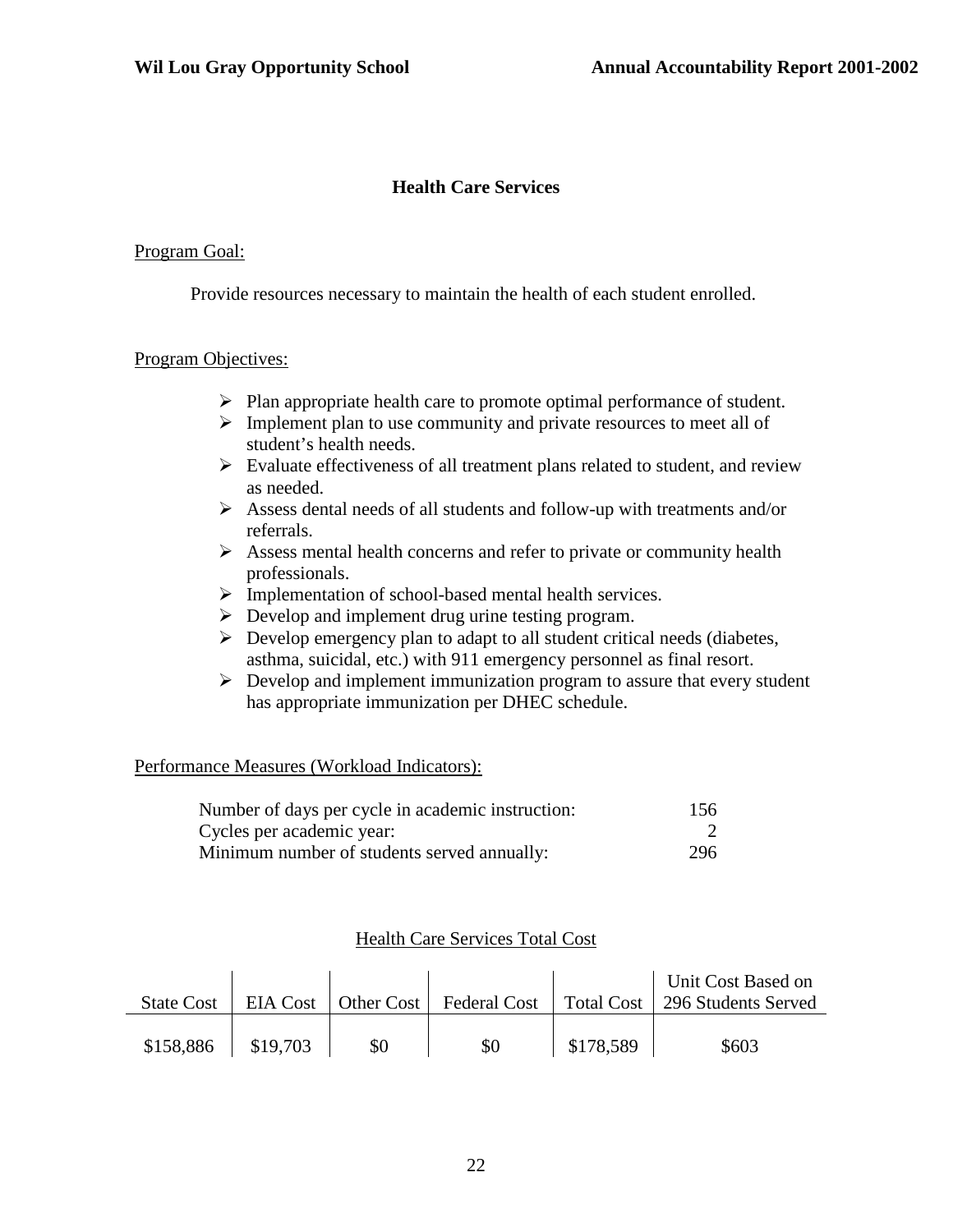#### **Health Care Services (continued)**

#### Outcome:

- $\triangleright$  Graduating students leave the program in better physical and mental health than when entering the program as evidenced by exit physicals and signatures.
- Developed and implemented drug testing program.
- $\triangleright$  Established agreement with pharmacies to have all student prescriptions filled in a timely fashion.
- $\triangleright$  Developed emergency plan to adapt to any critical health needs of the students.
- Developed and implemented student immunization program per DHEC schedule.
- $\triangleright$  Provided necessary transportation to students for outside medical appointments one hundred percent of the time.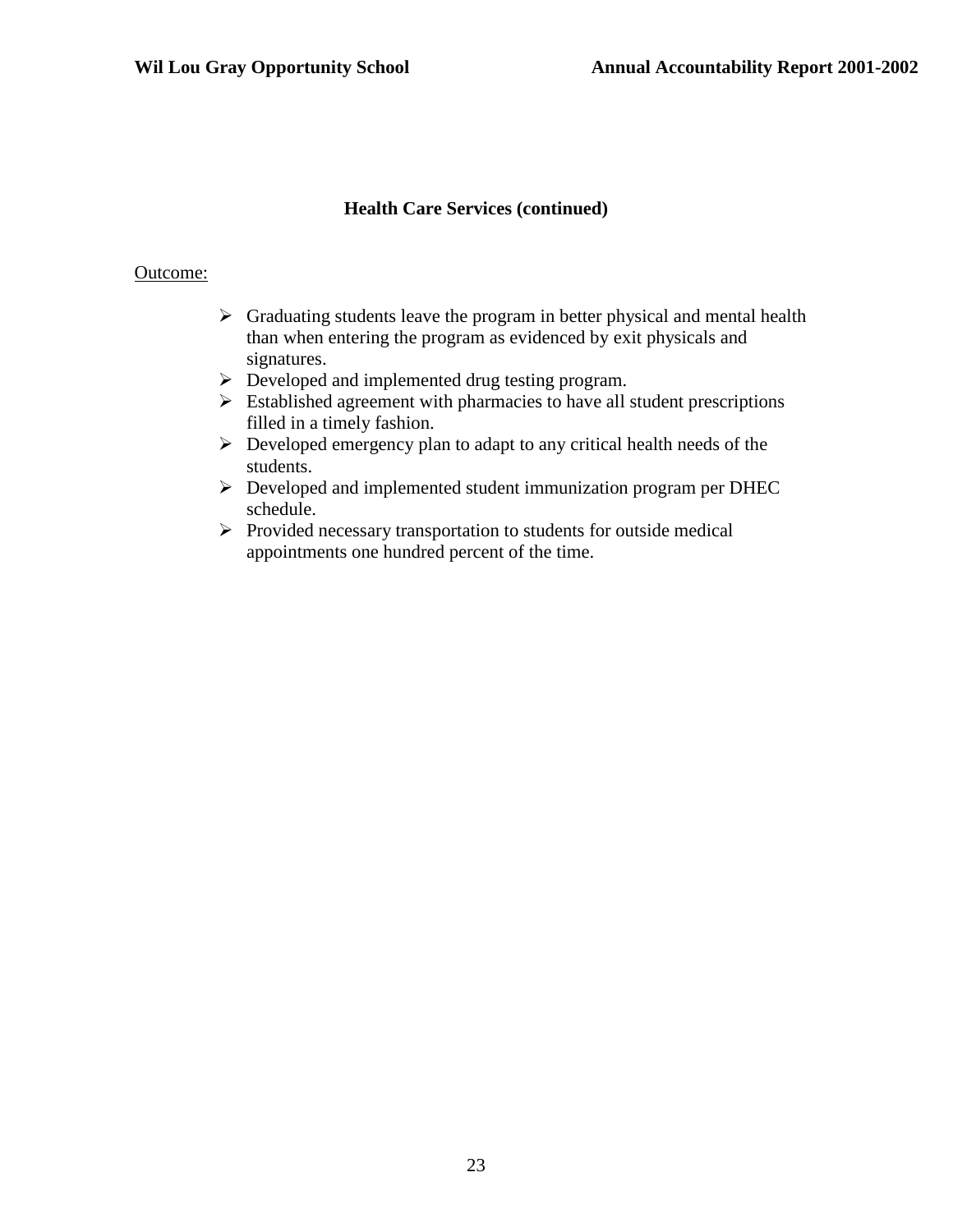#### **Facilities and Support Services**

#### Program Goal:

To provide support services to all phases of the total school program. This includes food services, maintenance, public safety and transportation.

#### Program Objectives:

- To maintain a nutritious and well-balanced food services program.
- $\triangleright$  To maintain a progressive, preventive program designed to operate all equipment, buildings and grounds at optimum efficiency.
- $\triangleright$  To ensure a safe, secure campus environment.
- $\triangleright$  To provide adequate transportation vehicles in support of all departments.

#### Performance Measures (Workload Indicators):

*Food Service:* Staff of seven provides three meals daily, seven days a week. Additionally, staff provides food for special campus events such as cookouts and special meals.

*Plant Maintenance:* Services maintain 174,000 square feet of building space and 89 acres of campus with twelve people directed by a maintenance supervisor. This staff responds to over 500 work orders annually.

*Public Safety:* Two public safety officers certified by the South Carolina Justice Academy ensure safe campus environment seven days a week and the security of 23 campus buildings.

*Transportation:* Maintain all agency vehicles to transport students and staff to appointments. Maintain all service vehicles.

| <b>State Cost</b> |     |           |          |                     | Unit Cost Based on<br>EIA Cost   Other Cost   Federal Cost   Total Cost   296 Students Served |
|-------------------|-----|-----------|----------|---------------------|-----------------------------------------------------------------------------------------------|
| \$1,213,199       | \$8 | \$383,586 | \$75,247 | $\vert$ \$1,672,041 | \$5,649                                                                                       |

#### Facilities and Support Services Total Cost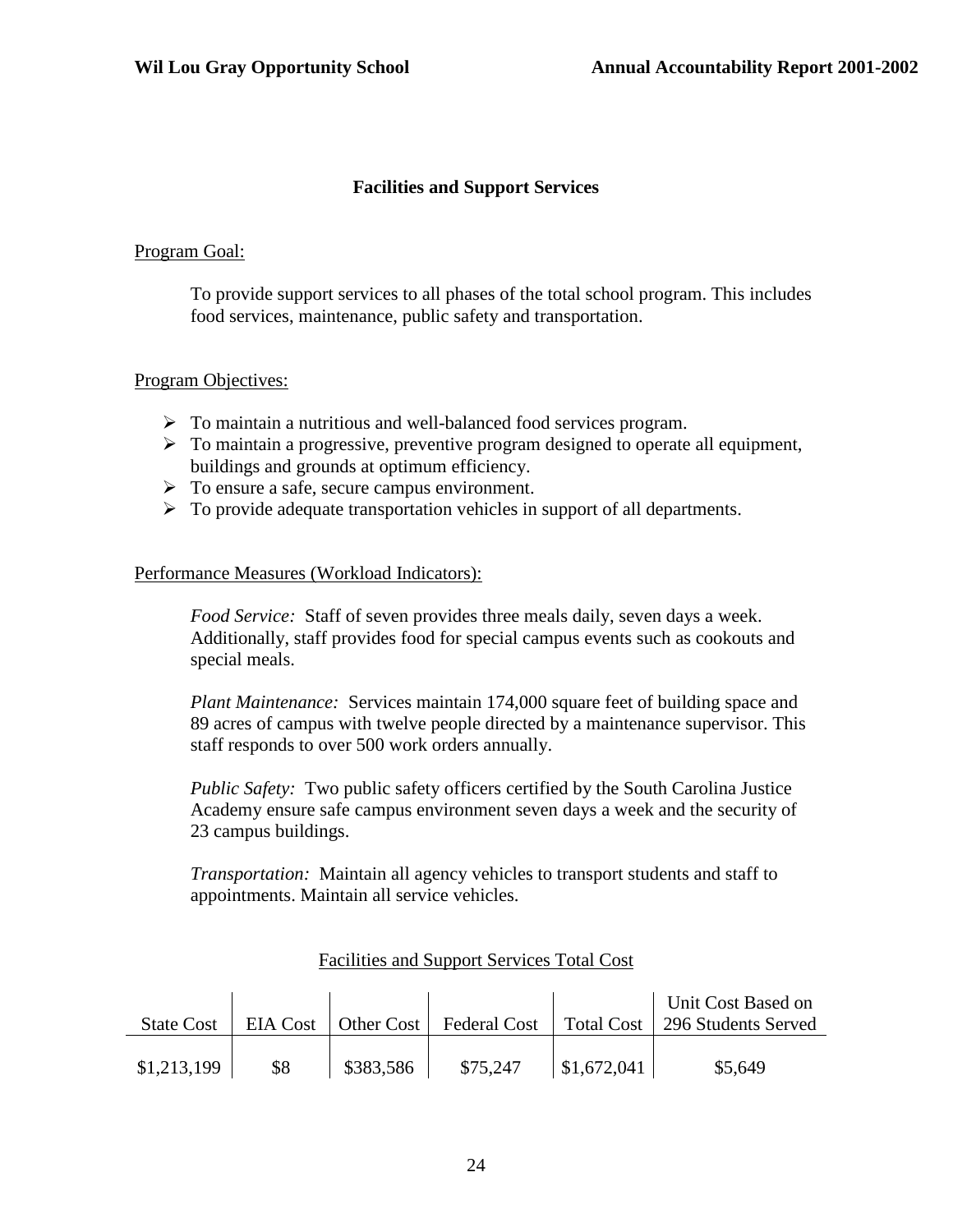#### **Facilities and Support Services (continued)**

#### Outcome:

- $\triangleright$  Reduced cost by three percent per square foot for cleaning and maintaining buildings.
- $\triangleright$  Maintained an average three days between work orders and repairs for eighty-two percent of work orders.
- $\triangleright$  Maintained a five percent reduction in fat content of meals while student and staff participation remained at current levels.
- $\triangleright$  Public safety and transportation vehicles maintained as described without negative exception.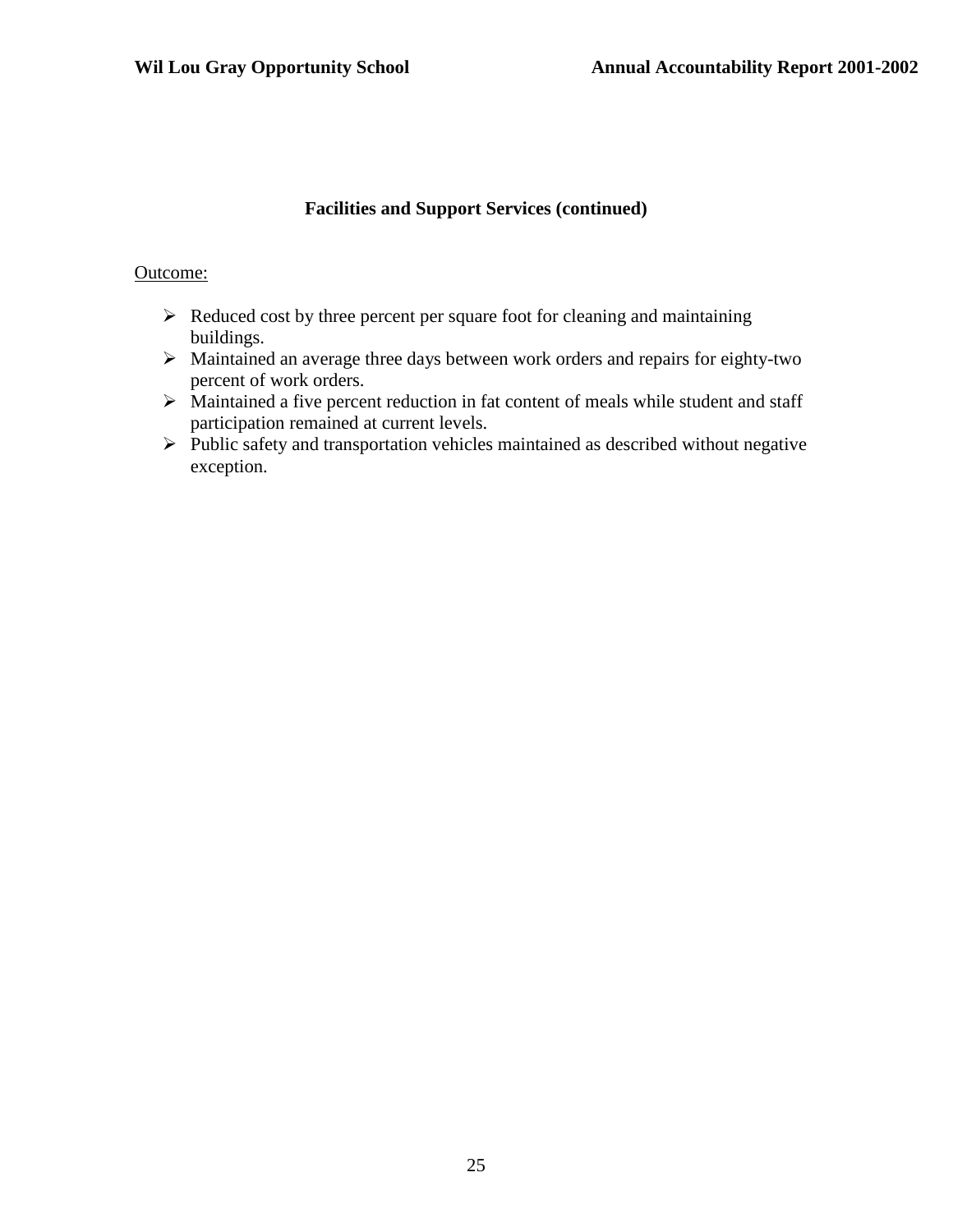#### **Administration Program**

#### Program Goal:

To maximize the mission of the Agency through the following:

*Outreach:* Develop initiatives to reach principals, counselors, teachers and parents who pinpoint at-risk youth who will benefit from the program conducted at the Wil Lou Gray Opportunity School. This is accomplished through presentations made state wide, literature, internet contact and a state wide television marketing program.

*Admissions:* Source of contact for parents or guardians of applicants, procurement of necessary documentation for furthering the admissions process, and the scheduling of interviews and testing for final acceptance into the program.

*Personnel, Procurement and Accounting:* To maximize and safeguard the resources of the Agency through the personnel, procurement and accounting process in conjunction with the regulations and laws of South Carolina.

#### Program Objectives:

- $\triangleright$  To increase awareness of the program offered by the Wil Lou Gray Opportunity School so at-risk students throughout South Carolina will benefit from the program and become aware of the opportunity available to them.
- $\triangleright$  To respond to inquiries and process applications in a timely, effective and efficient manner.
- $\triangleright$  To effectively manage and safeguard the resources of the Agency through the personnel, procurement and accounting process.

#### Performance Measures (Workload Indicators):

This is a continuous process with a two hundred-sixty day cycle.

#### Administration Program Total Cost

| <b>State Cost</b> |     |     |     |           | Unit Cost Based on<br>EIA Cost   Other Cost   Federal Cost   Total Cost   296 Students Served |
|-------------------|-----|-----|-----|-----------|-----------------------------------------------------------------------------------------------|
| \$622,347         | \$0 | \$0 | \$0 | \$622,347 | \$2,103                                                                                       |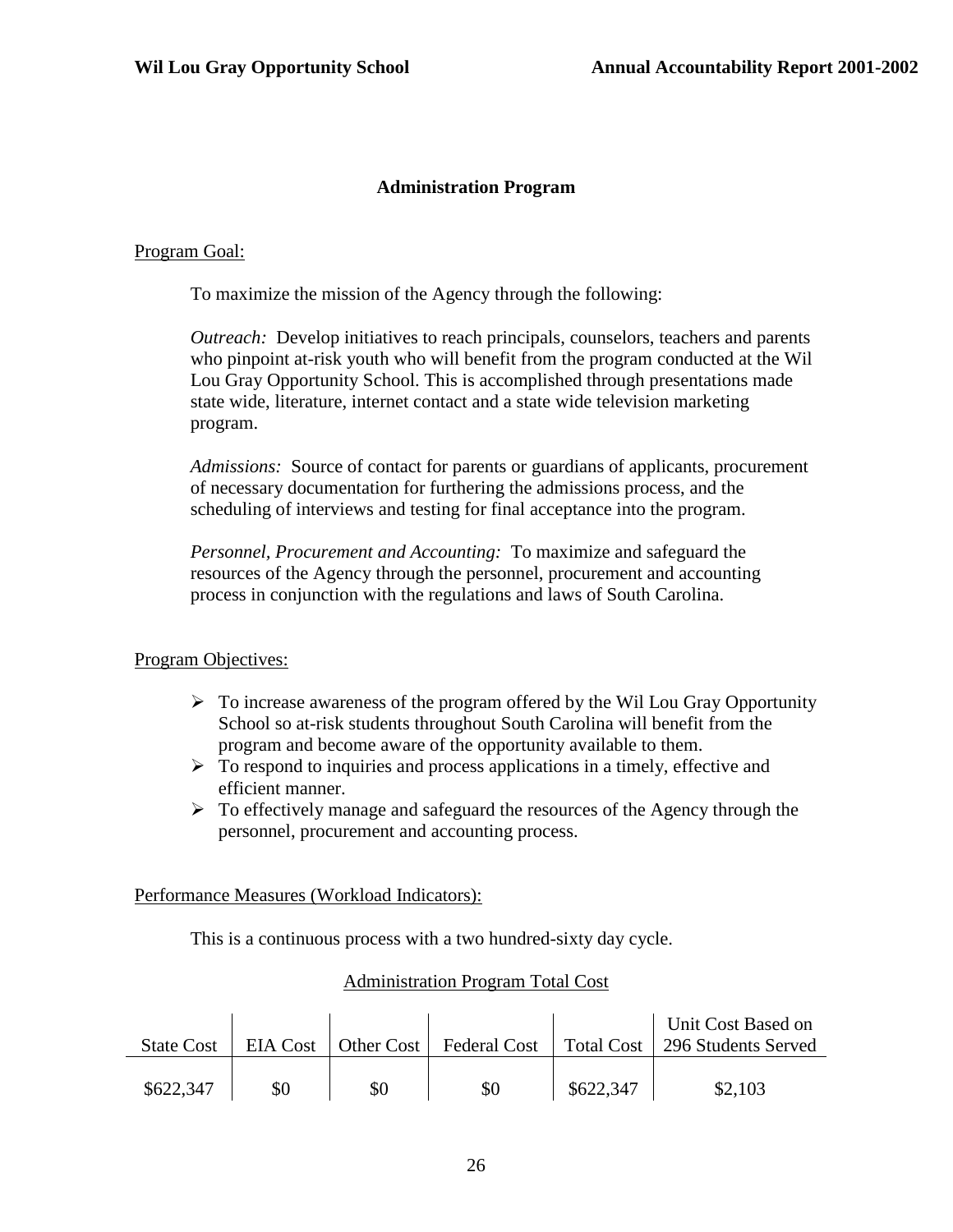#### **Administration Program (continued)**

#### Outcome:

- $\triangleright$  Twelve group presentations to the public schools.
- $\triangleright$  Four statewide exhibits that included twenty-nine exhibit days.
- $\triangleright$  Twenty-seven campus tours were given.
- $\triangleright$  Information packets mailed to 91,000 dropouts and schools across the state.
- $\triangleright$  Post cards mailed to 5,958 school professionals with 964 mailed to state agencies.
- Mailed 828 Wil Lou Gray Award announcements.
- State and federal audits of personnel, procurement and accounting resulted in no major audit exceptions.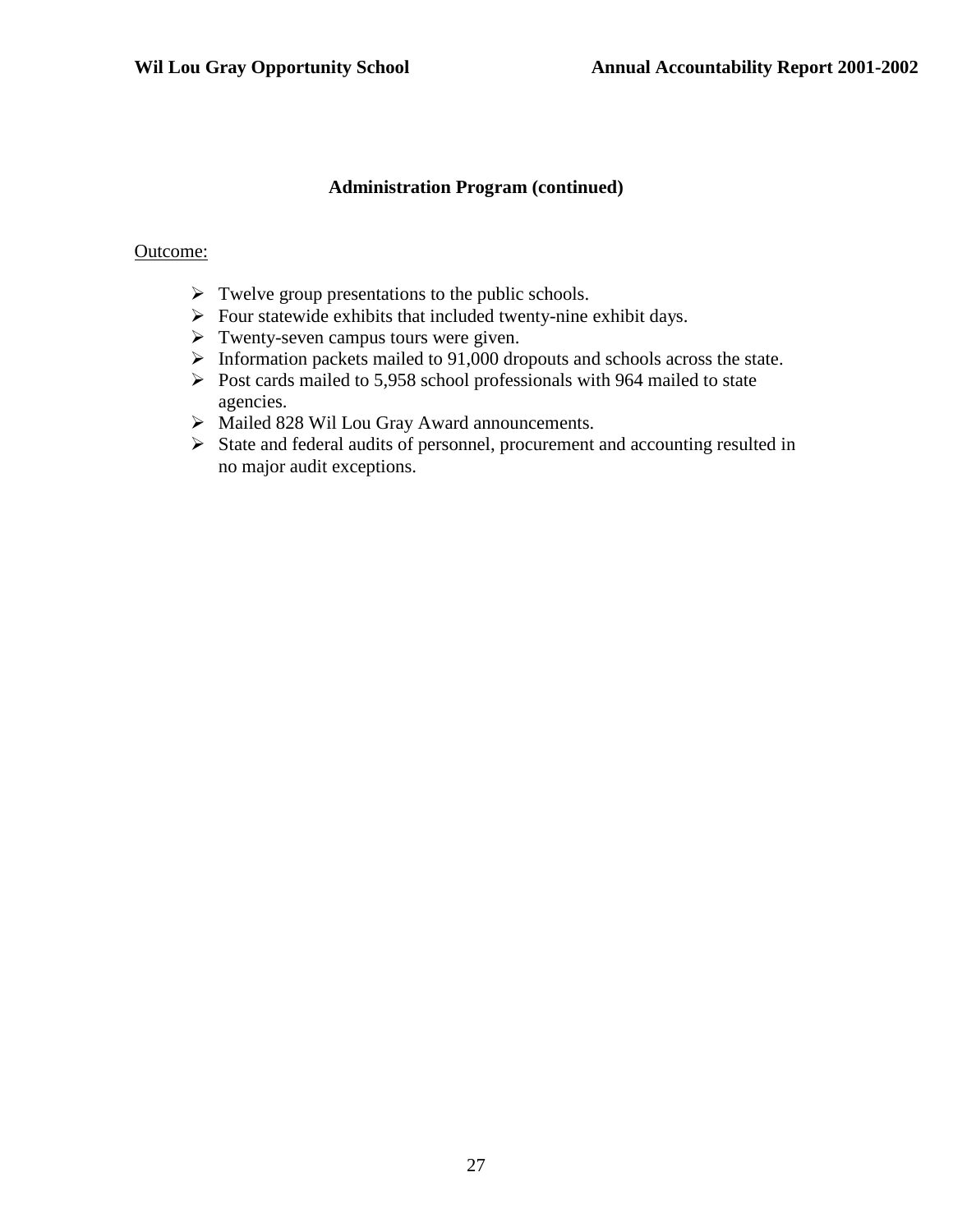**Business Results**

The graph below represents the number of students from 1998 until 2002 that have successfully completed the GED test and received GED certification.

## GED TEST RESULTS

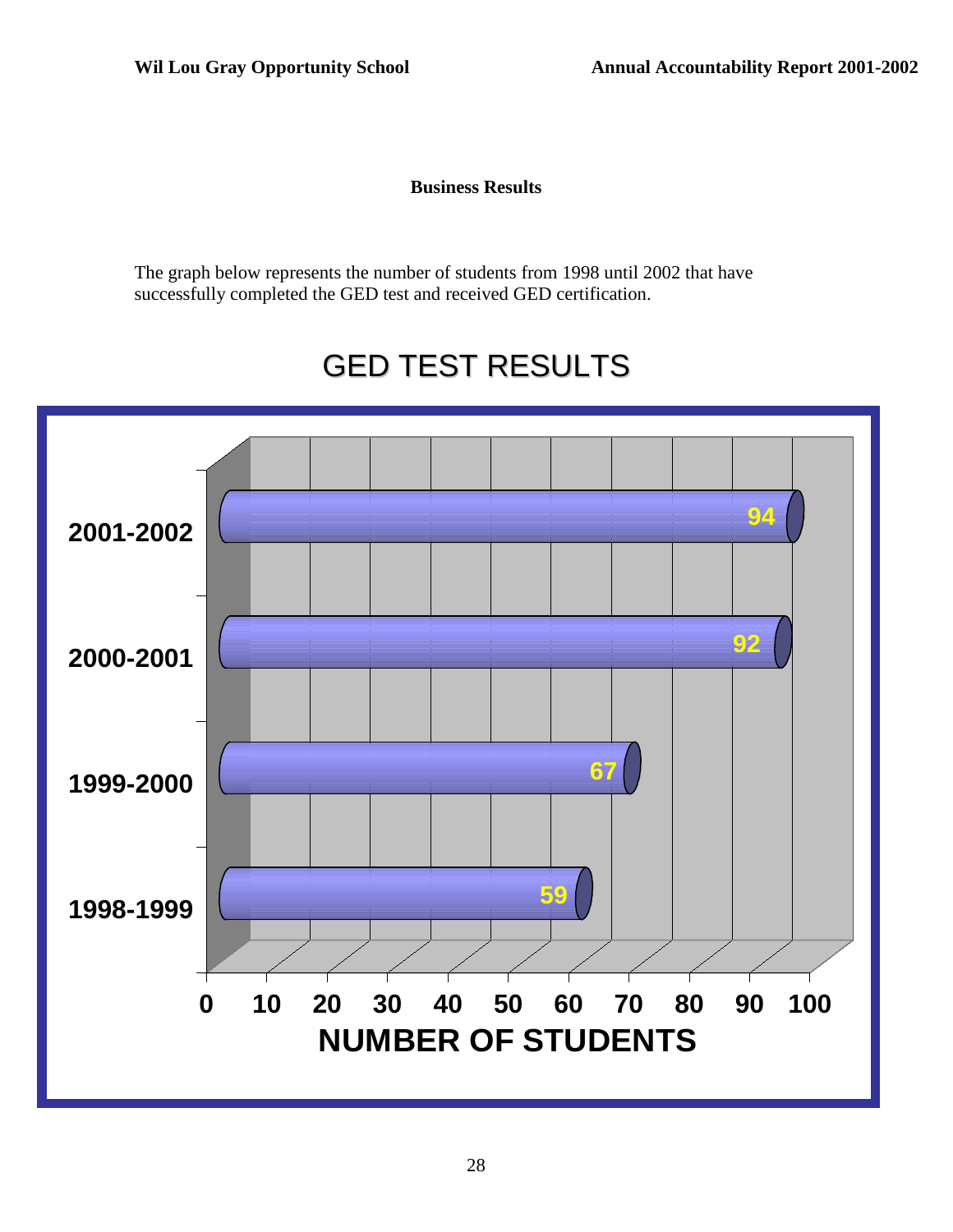

## NUMBER OF STUDENTS GRADUATED

The above graph represents the number of students that have graduated from the Youth ChalleNGe Academy at the Wil Lou Gray Opportunity School. Cycle I and Cycle II for the school year 1998 through 1999 produced one hundred twenty-six graduates. Cycle III and Cycle IV for the school year 1999 through 2000 produced one hundred forty seven graduates. Cycle V and Cycle VI for the school year 2000 through 2001 produced one hundred ninety-six graduates. Cycle VII and Cycle VIII for the school year 2001 through 2002 produced one hundred ninety-four graduates.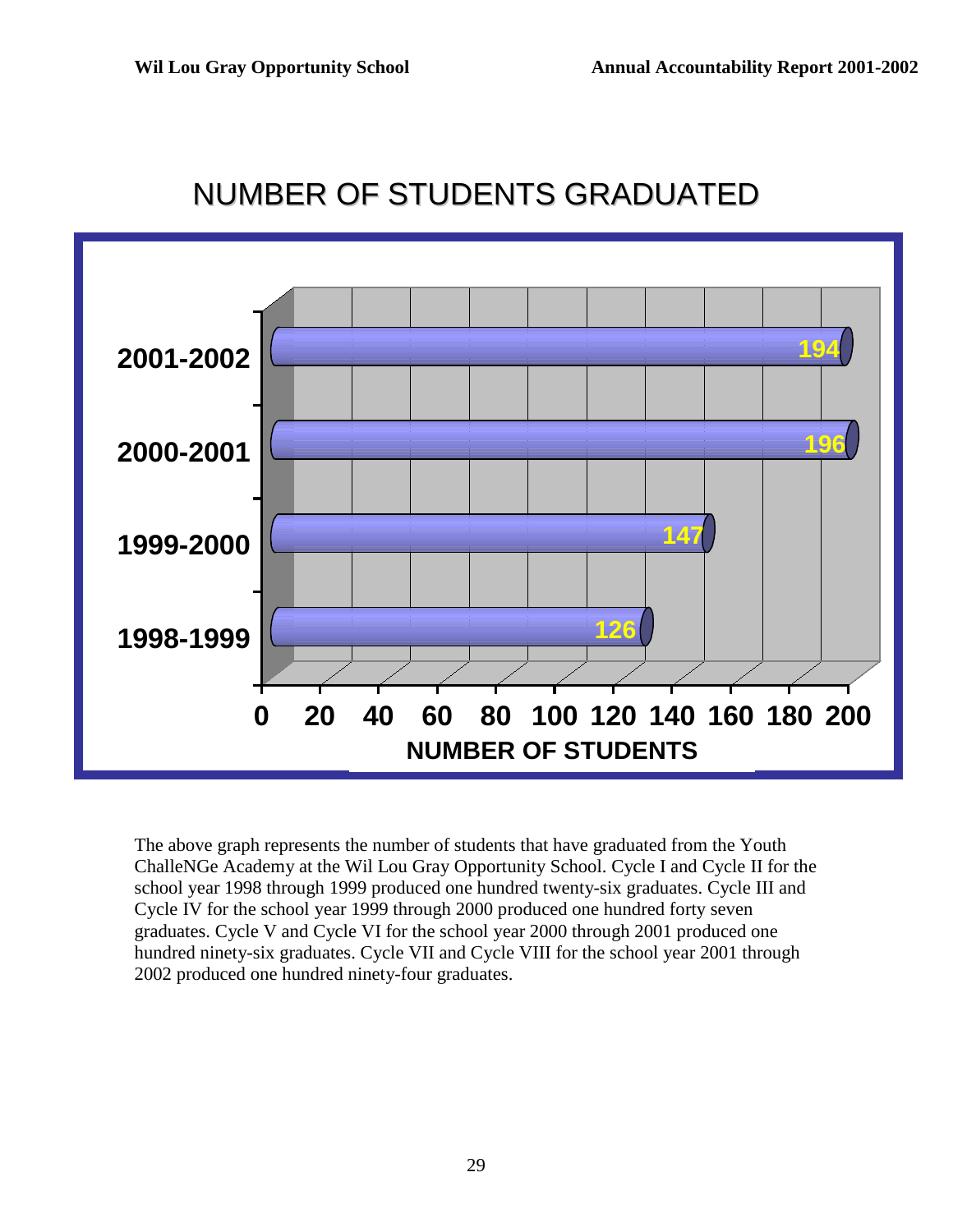## NUMBER OF STUDENTS ENROLLED



The above graph represents the number of students that enrolled in the Youth ChalleNGe Academy at the Wil Lou Gray Opportunity School. Cycle I and Cycle II for the school year 1998 through 1999 accepted two hundred thirty nine students. Cycle III and Cycle IV for the school year 1999 through 2000 accepted two hundred thirty nine students. Cycle V and Cycle VI for the school year 2000 through 2001 accepted three hundred ten students. Cycle VII and Cycle VIII for the school year 2001 through 2002 accepted two hundred ninety-six students.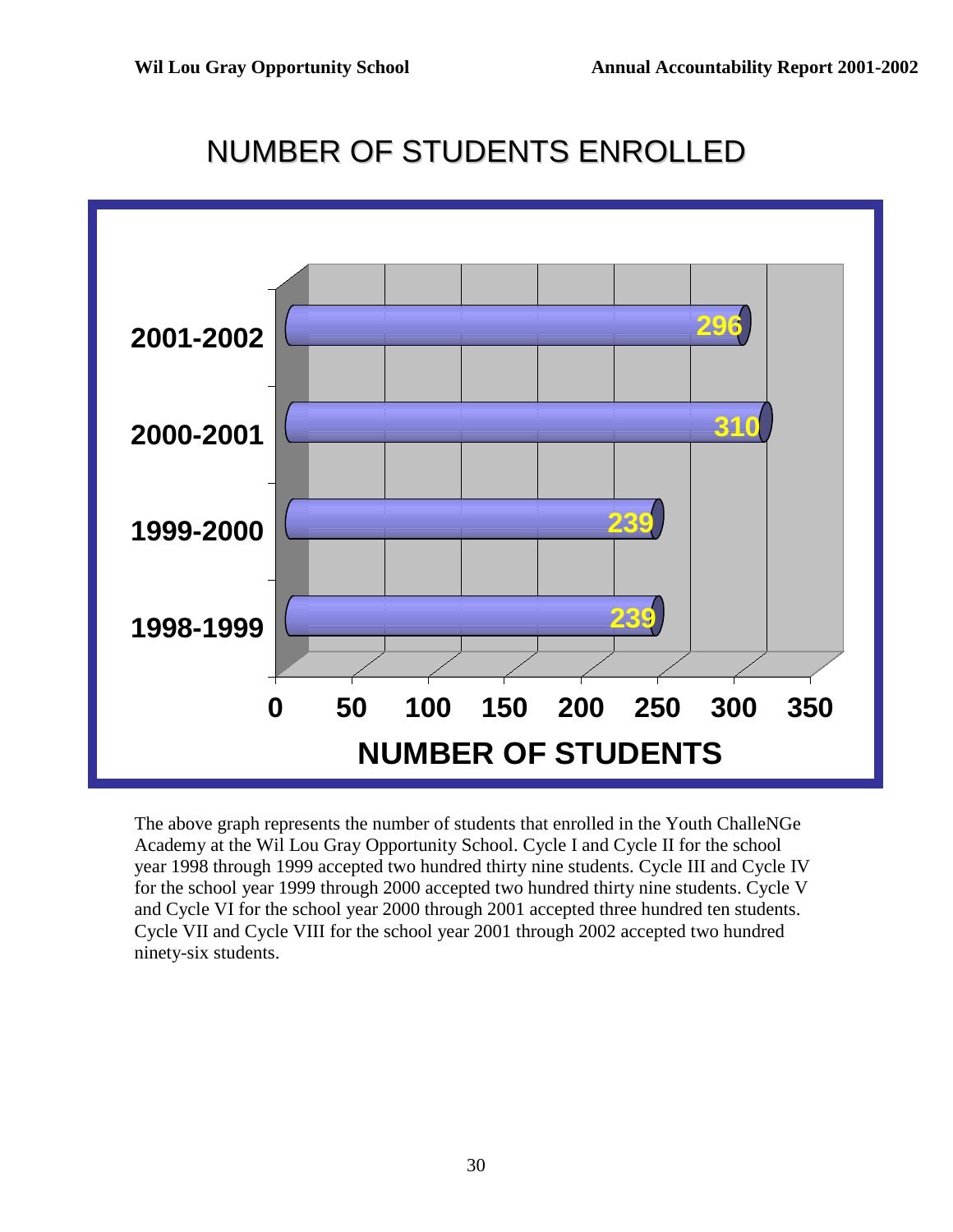